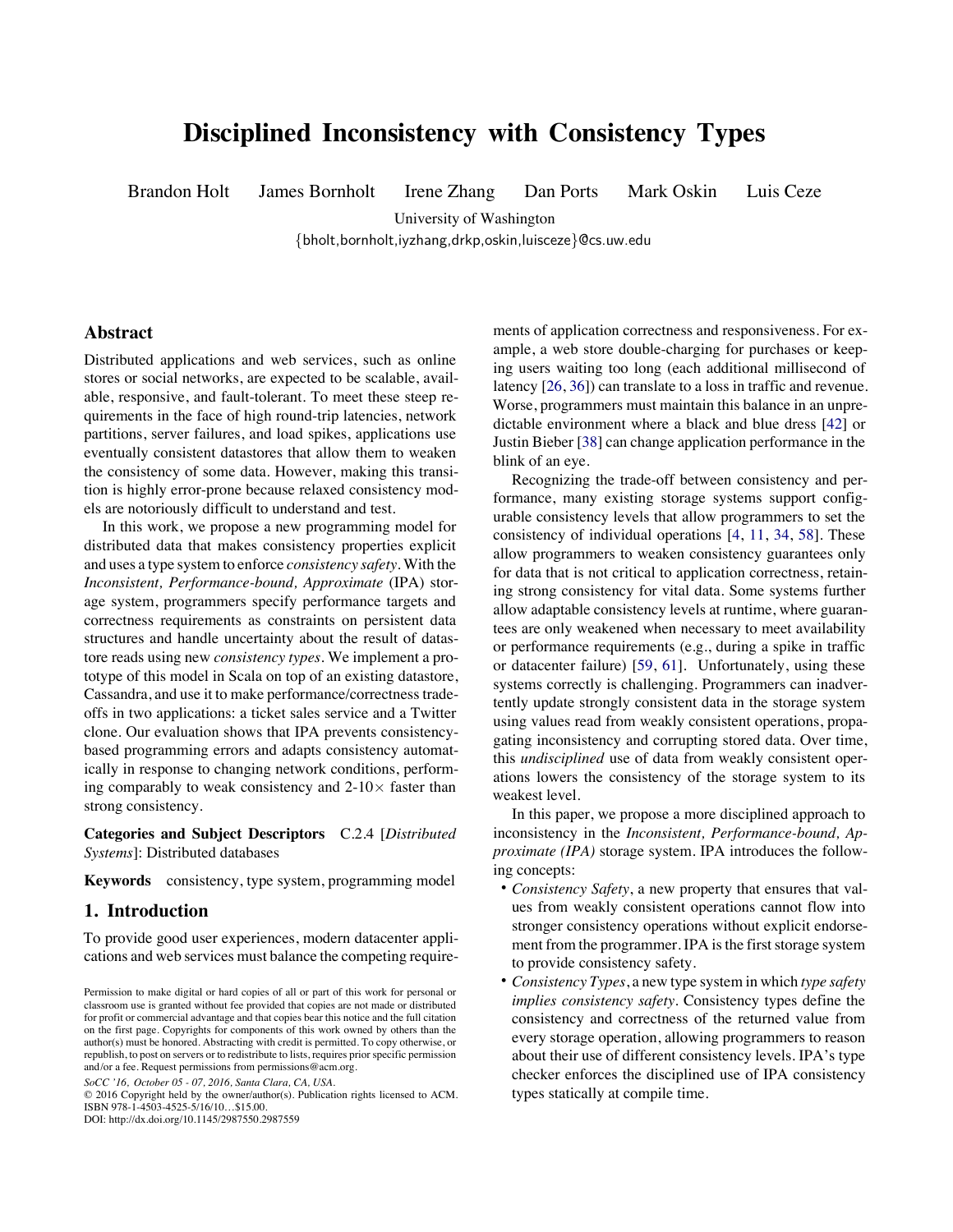<span id="page-1-0"></span>

```
// called from purchaseTicket & displayEvent
def getTicketCount(event: UUID): Int =
   // use weak consistency for performance
  readWeak(event+"ticket_count")
def purchaseTicket(event: UUID) = {
  val ticket = reserveTicket(event)
  val remaining = getTicketCount(event)
```

```
 // compute price based on inconsistent read
  val price = computePrice(remaining)
  display("Enter payment info. Price: ", price)
}
```
**Figure 1.** Ticket sales service. To meet a performance target in displayEvent, developer switches to a weak read for getTicketCount, not realizing that this inconsistent read will be used elsewhere to compute the ticket price.

• *Error-bounded Consistency.* IPA is a data structure store, like Redis[[54\]](#page-11-0) or Riak [\[11](#page-11-0)], allowing it to provide a new type of weak consistency that places *numeric error bounds* on the returned values. Within these bounds, IPA automatically adapts to return the strongest IPA consistency type possible under the current system load.

We implement an IPA prototype based on Scala and Cassandra and show that IPA allows the programmer to trade off performance and consistency, safe in the knowledge that the type system has checked the program for consistency safety. We demonstrate experimentally that these mechanisms allow applications to dynamically adapt correctness and performance to changing conditions with three applications: a simple counter, a Twitter clone based on Retwis [\[55](#page-11-0)] and a Ticket sales service modeled after FusionTicket [\[1](#page-11-0)].

# <span id="page-1-1"></span>**2. The Case for Consistency Safety**

Unpredictable Internet traffic and unexpected failures force modern datacenter applications to trade off consistency for performance. In this section, we demonstrate the pitfalls of doing so in an undisciplined way. As an example, we describe a movie ticketing service, similar to AMC or Fandango. Because ticketing services process financial transactions, they must ensure correctness, which they can do by storing data in a strongly consistent storage system. Unfortunately, providing strong consistency for every storage operation can cause the storage system and application to collapse under high load, as several ticketing services did in October 2015, when tickets became available for the new Star Wars movie[[21\]](#page-11-0).

To allow the application to scale more gracefully and handle traffic spikes, the programmer may choose to weaken the consistency of some operations. As shown in [Figure 1,](#page-1-0) the ticket application displays each showing of the movie along with the number of tickets remaining. For better performance, the programmer may want to weaken the consistency of the read operation that fetches the remaining ticket count to give users an estimate, instead of the most up-to-date value. Under normal load, even with weak consistency, this count would often still be correct because propagation is typically fast compared to updates. However, eventual consistency makes no guarantees, so under heavier traffic spikes, the values could be significantly incorrect and the application has no way of knowing by how much.

While this solves the programmer's performance problem, it introduces a data consistency problem. Suppose that, like Uber's surge pricing, the ticket sales application wants to raise the price of the last 100 tickets for each showing to \$15. If the application uses a strongly consistent read to fetch the remaining ticket count, then it can use that value to compute the price of the ticket on the last screen in [Figure 1](#page-1-0). However, if the programmer reuses getTicketCount which used a weak read to calculate the price, then this count could be arbitrarily wrong. The application could then over- or undercharge some users depending on the consistency of the returned value. Worse, the theater expects to make \$1500 for those tickets with the new pricing model, which may not happen with the new weaker read operation. Thus, programmers need to be careful in their use of values returned from storage operations with weak consistency. Simply weakening the consistency of an operation may lead to unexpected consequences for the programmer (e.g., the theater not selling as many tickets at the higher surge price as expected).

In this work, we propose a programming model that can prevent using inconsistent values where they were not intended, as well as introduce mechanisms that allow the storage system to dynamically adapt consistency within predetermined performance and correctness bounds.

# **3. Programming Model**

We propose a programming model for distributed data that uses types to control the consistency–performance trade-off. The *Inconsistent, Performance-bound, Approximate* (IPA) type system helps developers trade consistency for performance in a disciplined manner. This section presents the IPA programming model, including the available consistency policies and the semantics of operations performed under the policies. [§4](#page-4-0) will explain how the type system's guarantees are enforced.

# **3.1. Overview**

The IPA programming model consists of three parts:

- Abstract data types (ADTs) implement common data structures (such as Set[T]) on distributed storage.
- Consistency policies on ADTs specify the desired consistency level for an object in application-specific terms (such as latency or accuracy bounds).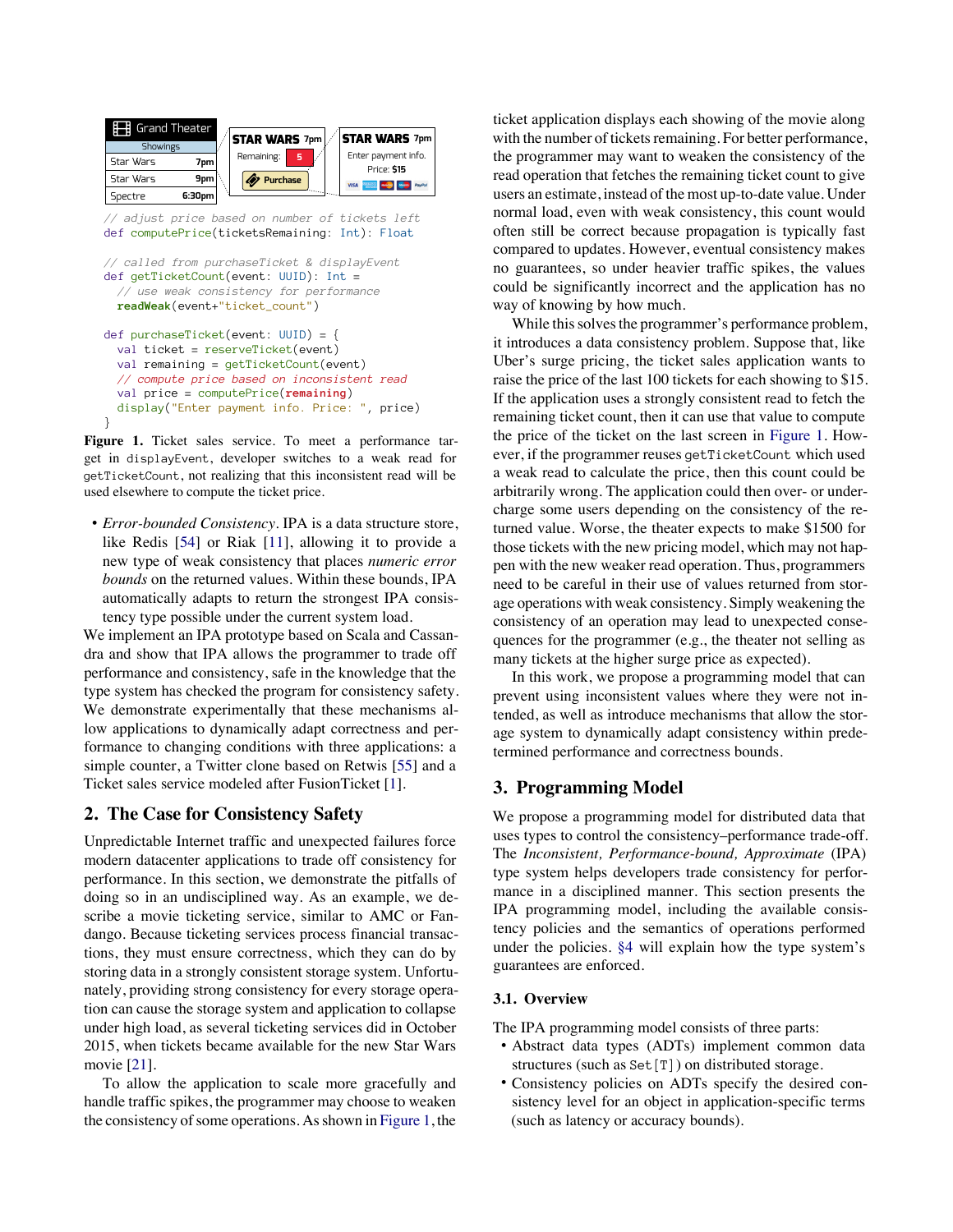<span id="page-2-0"></span>

| <b>ADT</b> / Method | Consistency(Strong) | Consistency(Weak)     | LatencyBound(   | $ErrorTolerance(\_)$ |
|---------------------|---------------------|-----------------------|-----------------|----------------------|
| Counter.read()      | Consistent [Int]    | Inconsistent[Int]     | Rushed [Int]    | Interval [Int]       |
| Set size()          | Consistent[Int]     | Inconsistent[Int]     | Rushed [Int]    | Interval [Int]       |
| Set. contains(x)    | Consistent[Bool]    | Inconsistent[Bool]    | Rushed [Bool]   | N/A                  |
| List[T].range(x,y)  | Consistent[List[T]] | Inconsistent[List[T]] | Rushed[List[T]] | N/A                  |
| UUIDPool.take()     | Consistent [UUID]   | Inconsistent[UUID]    | Rushed [UUID]   | N/A                  |
| UUIDPool.remain()   | Consistent [Int]    | Inconsistent[Int]     | Rushed [Int]    | Interval [Int]       |

**Table 1.** Example ADT operations; *consistency policies* determine the *consistency type* of the result.

• Consistency types track the consistency of operation results and enforce consistency safety by requiring developers to consider weak outcomes.

Programmmers annotate ADTs with consistency policies to choose their desired level of consistency. The *consistency policy* on the *ADT operation* determines the *consistency type* of the result. [Table 1](#page-2-0) shows some examples; the next few sections will introduce each of the policies and types in detail. Together, these three components provide two key benefits for developers. First, the IPA type system enforces *consistency safety*, tracking the consistency level of each result and preventing inconsistent values from flowing into consistent values. Second, the programming interface enables performance–correctness trade-offs, because consistency policies on ADTs allow the runtime to select a consistency level for each individual operation that maximizes performance in a constantly changing environment. Together, these systems allow applications to adapt to changing conditions with the assurance that the programmer has expressed how it should handle varying consistency.

### **3.2. Abstract Data Types**

The base of the IPA type system is a set of abstract data types (ADTs) for distributed data structures. ADTs present a clear abstract model through a set of operations that query and update state, allowing users and systems alike to reason about their logical, algebraic properties rather than the low-level operations used to implement them. Though the simplest keyvalue stores only support primitive types like strings for values, many popular datastores have built-in support for more complex data structures such as sets, lists, and maps. However, the interface to these datatypes differs: from explicit sets of operations for each type in Redis, Riak, and Hyperdex[[11,](#page-11-0) [25](#page-11-0), [31](#page-11-0), [54\]](#page-11-0) to the pseudo-relational model of Cassandra[[32\]](#page-11-0). IPA's extensible library of ADTs allows it to decouple the semantics of the type system from any particular datastore, though our reference implementation is on top of Cassandra, similar to [\[57](#page-11-0)].

Besides abstracting over storage systems, ADTs are an ideal place from which to reason about consistency and system-level optimizations. The consistency of a read depends on the write that produced the value. Annotating ADTs with consistency policies ensures the necessary guarantees

for all operations are enforced, which we will expand on in the next section.

Custom ADTs can express application-level correctness constraints. IPA's Counter ADT allows reading the current value as well as increment and decrement operations. In our ticket sales example, we must ensure that the ticket count does not go below zero. Rather than forcing all operations on the datatype to be linearizable, this application-level invariant can be expressed with a more specialized ADT, such as a BoundedCounter, giving the implementation more latitude for enforcing it. IPA's library is *extensible*, allowing custom ADTs to build on common features; see [§5](#page-6-0).

#### <span id="page-2-1"></span>**3.3. Consistency Policies**

Previoussystems [[4,](#page-11-0) [11,](#page-11-0) [34,](#page-11-0) [58,](#page-11-0) [61\]](#page-11-0) require annotating each read and write operation with a desired consistency level. This per-operation approach complicates reasoning about the safety of code using weak consistency, and hinders global optimizations that can be applied if the system knows the consistency level required for future operations. The IPA programming model provides a set of consistency policies that can be placed on *ADT instances* to specify consistency properties for the lifetime of the object. Consistency policies come in two flavors: static and dynamic.

*Static* policies are fixed, such as Consistency(Strong) which states that operations must have strongly consistent behavior. Static annotations provide the same direct control as previous approaches but simplify reasoning about correctness by applying them globally on the ADT.

*Dynamic* policies specify a consistency level in terms of application requirements, allowing the system to decide at runtime how to meet the requirement for each executed operation. IPA offers two dynamic consistency policies:

- A latency policy LatencyBound(x) specifies a target latency for operations on the ADT (e.g., 20 ms). The runtime can choose the consistency level for each issued operation, optimizing for the strongest level that is likely to satisfy the latency bound.
- An accuracy policy ErrorTolerance(x%) specifies the desired accuracy for read operations on the ADT. For example, the size of a Set ADT may only need to be accurate within 5% tolerance. The runtime can optimize the consistency of write operations so that reads are guaranteed to meet this bound.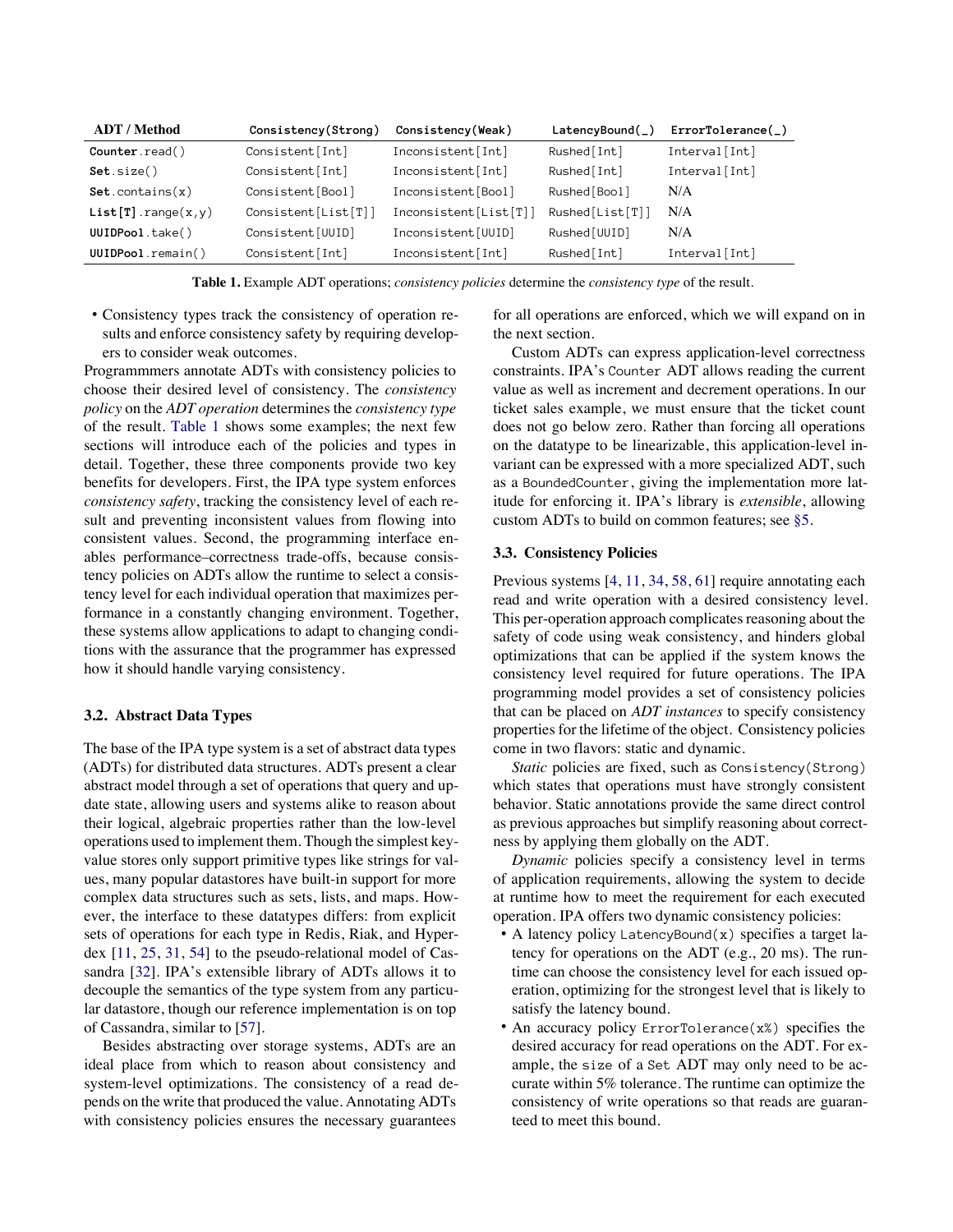<span id="page-3-0"></span>

**Figure 2.** IPA Type Lattice parameterized by a type T.

Dynamic policies allow the runtime to extract more performance from an application by relaxing the consistency of individual operations, safe in the knowledge that the IPA type system will enforce safety by requiring the developer to consider the effects of weak operations.

Static and dynamic policies can apply to an entire ADT instance or on individual methods. For example, one could declare List[Int] with LatencyBound(50 ms), in which case all read operations on the list are subject to the bound. Alternatively, one could declare a Set with relaxed consistency for its size but strong consistency for its contains predicate. The runtime is responsible for managing the interaction between these policies. In the case of a conflict between two bounds, the system can be conservative and choose stronger policies than specified without affecting correctness.

In the ticket sales application, the Counter for each event's tickets could have a relaxed accuracy policy, specified with ErrorTolerance(5%), allowing the system to quickly read the count of tickets remaining. An accuracy policy is appropriate here because it expresses a domain requirement—users want to see accurate ticket counts. As long as the system meets this requirement, it is free to relax consistency and maximize performance without violating correctness. The List ADT used for events has a latency policy that also expresses a domain requirement—that pages on the website load in reasonable time.

# **3.4. Consistency Types**

The key to consistency safety in IPA is the consistency types—enforcing type safety directly enforces consistency safety. Read operations of ADTs annotated with consistency policies return instances of a *consistency type*. These consistency types track the consistency of the results and enforce a fundamental non-interference property: results from weakly consistent operations cannot flow into computations with stronger consistency without explicit endorsement. This could be enforced dynamically, as in dynamic information flow control systems, but the static guarantees of a type system allow errors to be caught at compile time.

The consistency types encapsulate information about the consistency achieved when reading a value. Formally, the consistency types form a lattice parameterized by a primitive type T, shown in [Figure 2](#page-3-0). Strong read operations return values of type Consistent  $[T]$  (the top element), and so (by implicit cast) behave as any other instance of type T. Intuitively, this equivalence is because the results of strong reads are known to be consistent, which corresponds to the control flow in conventional (non-distributed) applications. Weaker read operations return values of some type lower in the lattice (*weak consistency types*), reflecting their possible inconsistency. The bottom element Inconsistent [T] specifies an object with the weakest possible (or unknown) consistency. The other consistency types follow a subtyping relation  $\prec$  as illustrated in [Figure 2](#page-3-0).

The only possible operation on Inconsistent[T] is to *endorse* it. Endorsement is an upcast, invoked by endorse(x), to the top element Consistent[T] from other types in the lattice:

$$
\frac{\Gamma \vdash e_1 : \tau[T] \qquad T \prec \tau[T]}{\Gamma \vdash \text{endorse}(e_1) : T}
$$

The core type system statically enforces safety by preventing weaker values from flowing into stronger computations. Forcing developers to explicitly endorse inconsistent values prevents them from accidentally using inconsistent data where they did not determine it was acceptable, essentially inverting the behavior of current systems where inconsistent data is always treated as if it was safe to use anywhere. However, endorsing values blindly in this way is not the intended use case; the key productivity benefit of the IPA type system comes from the other consistency types which correspond to the dynamic consistency policies in [§3.3](#page-2-1) which allow developers to handle dynamic variations in consistency, which we describe next.

### **3.4.1. Rushed types**

The weak consistency type Rushed[T] is the result of read operations performed on an ADT with consistency policy LatencyBound(x). Rushed[T] is a *sum (or union) type*, with one variant per consistency level available to the implementation of LatencyBound. Each variant is itself a consistency type (though the variants obviously cannot be Rushed[T] itself). The effect is that values returned by a latency-bound object carry with them their actual consistency level. A result of type Rushed[T] therefore requires the developer to consider the possible consistency levels of the value.

For example, a system with geo-distributed replicas may only be able to satisfy a latency bound of 50 ms with a local quorum read (that is, a quorum of replicas within a single datacenter). In this case, Rushed[T] would be the sum of three types Consistent[T], LocalQuorum[T], and Inconsistent[T]. A match statement destructures the result of a latency-bound read operation:

```
set.contains() match {
  case Consistent(x) => print(x)case LocalQuorum(x) \Rightarrow print(x+", locally")case Inconsistent(x) => print(x + "???")}
```
The application may want to react differently to a local quorum as opposed to a strongly or weakly consistent value. Note that because of the subtyping relation on consistency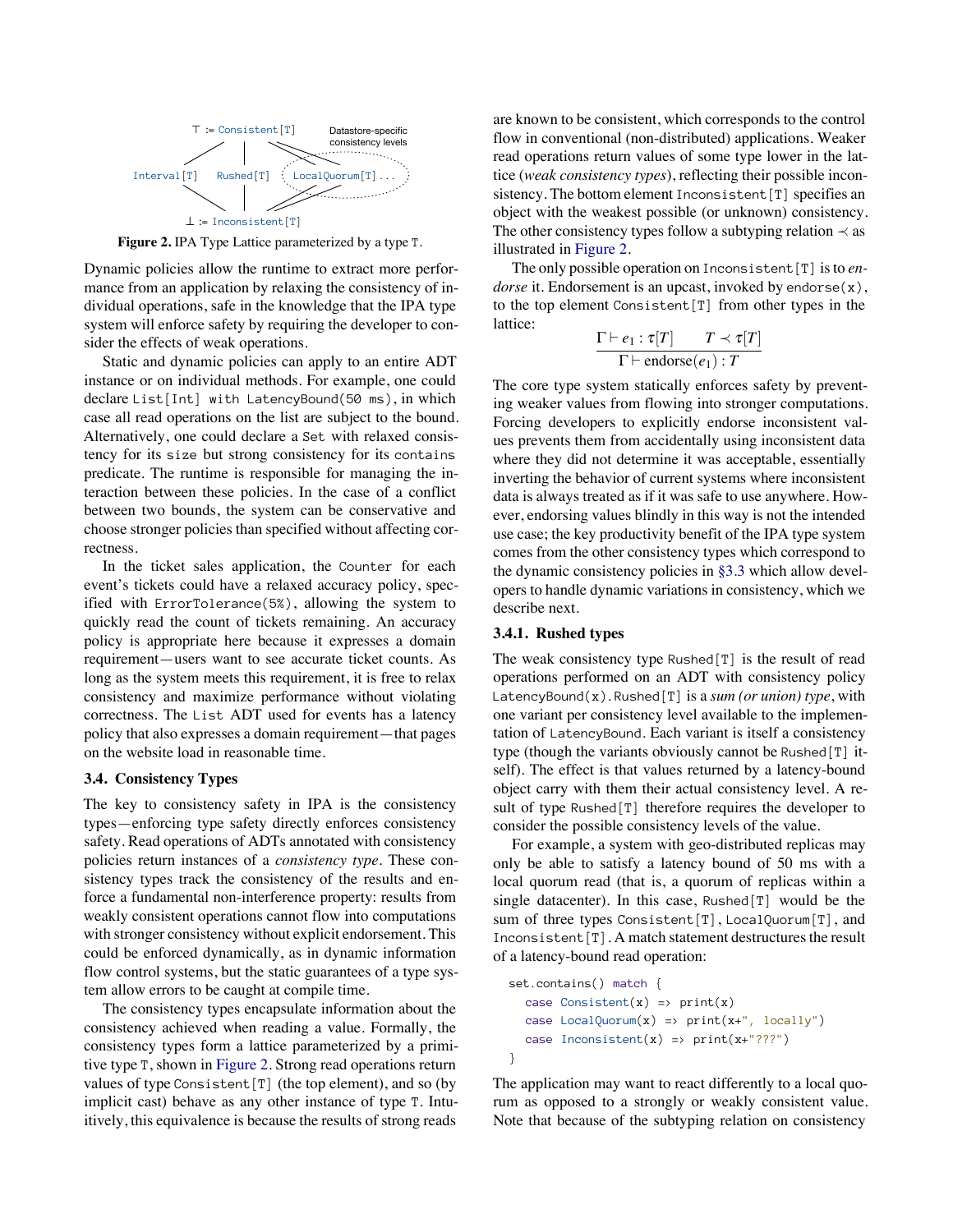types, omitted cases can be matched by any type lower in the lattice, including the bottom element Inconsistent $(x)$ ; other cases therefore need only be added if the application should respond differently to them. This subtyping behavior allows applications to be portable between systems supporting different forms of consistency (of which there are many).

# **3.4.2. Interval types**

Tagging values with a consistency level is useful because it helps programmers tell which operation reorderings are possible (e.g. strongly consistent operations will be observed to happen in program order). However, accuracy policies provide a different way of dealing with inconsistency by expressing it in terms of value uncertainty. They require knowing the *abstract behavior* of operations in order to determine the change in abstract state which results from each reordered operation (e.g., reordering increments on a Counter has a known effect on the value of reads).

The weak consistency type Interval[T] is the result of operations performed on an ADT with consistency policy ErrorTolerance(x%). Interval[T] represents an interval of values within which the true (strongly consistent) result lies. The interval reflects uncertainty in the true value created by relaxed consistency, in the same style as work on approximate computing[[15\]](#page-11-0).

The key invariant of the Interval type is that the interval must include the result of some linearizable execution. Consider a Set with 100 elements. With linearizability, if we add a new element and then read the size (or if this ordering is otherwise implied), we *must* get 101 (provided no other updates are occurring). However, if size is annotated with ErrorTolerance(5%), then it could return any interval that includes 101, such as  $[95,105]$  or  $[100,107]$ , so the client cannot tell if the recent add was included in the size. This frees the system to optimize to improve performance, such as by delaying synchronization. While any partially-ordered domain could be represented as an interval (e.g., a Set with partial knowledge of its members), in this work we consider only numeric types.

<span id="page-4-0"></span>In the ticket sales example, the counter ADT's accuracy policy means that reads of the number of tickets return an Interval [Int]. If the entire interval is above zero, then users can be assured that there are sufficient tickets remaining. In fact, because the interval could represent many possible linearizable executions, in the absence of other user actions, a subsequent purchase must succeed. On the other hand, if the interval overlaps with zero, then there is a chance that tickets could already be sold out, so users could be warned. Note that ensuring that tickets are not over-sold is a separate concern requiring a different form of enforcement, which we describe in [§5](#page-6-0). The relaxed consistency of the interval type allows the system to optimize performance in the common case where there are many tickets available, and dynamically adapt to contention when the ticket count diminishes.

# **4. Enforcing consistency policies**

The consistency policies introduced in the previous section allow programmers to describe application-level correctness properties. Static consistency policies (e.g. Strong) are enforced by the underlying storage system; the annotated ADT methods simply set the desired consistency level when issuing requests to the store. The dynamic policies each require a new runtime mechanism to enforce them: parallel operations with latency monitoring for latency bounds, and reusable reservations for error tolerance. But first, we briefly review consistency in Dynamo-style replicated systems.

To be sure a strong read sees a particular write, the two must be guaranteed to coordinate with overlapping sets of replicas (*quorum intersection*). For a write and read pair to be *strongly consistent* (in the CAP sense[[17\]](#page-11-0)), the replicas acknowledging the write (*W*) plus the replicas contacted for the read  $(R)$  must be greater than the total number of replicas  $(W + R > N)$ . This can be achieved, for example, by writing to a quorum  $((N+1)/2)$  and reading from a quorum (QUORUM in Cassandra), or writing to *N* (ALL) and reading from 1 (ONE)[[22\]](#page-11-0).

Because overall consistency is dependent on both the strength of reads *and* writes, it really does not make sense to specify consistency policies on individual operations in isolation. Declaring consistency policies on an entire ADT, however, allows the implementer of the ADT to ensure that all combinations of reads and writes achieve the specified consistency.

### **4.1. Static bounds**

Static consistency policies are typically enforced by the underlying datastore, but they require the designer of each ADT to carefully choose how to implement them. To support the Consistency(Strong) policy, the designer of each ADT must choose consistency levels for its operations which together enforce strong consistency. For example, if a developer knows that updates to a Counter are more common, they may choose to require the read operation to synchronize with all replicas (ALL), permitting increment and decrement to wait for only a single replica (ONE) without violating strong consistency.

### **4.2. Latency bounds**

The time it takes to achieve a particular level of consistency depends on current conditions and can vary over large time scales (minutes or hours) but can also vary significantly for individual operations. During normal operation, strong consistency may have acceptable performance while at peak traffic times the application would fall over. Latency bounds specified by the application allow the system to *dynamically* adjust to maintain comparable performance under varying conditions.

Our implementation of latency-bound types takes a generic approach: it issues read requests at different consistency lev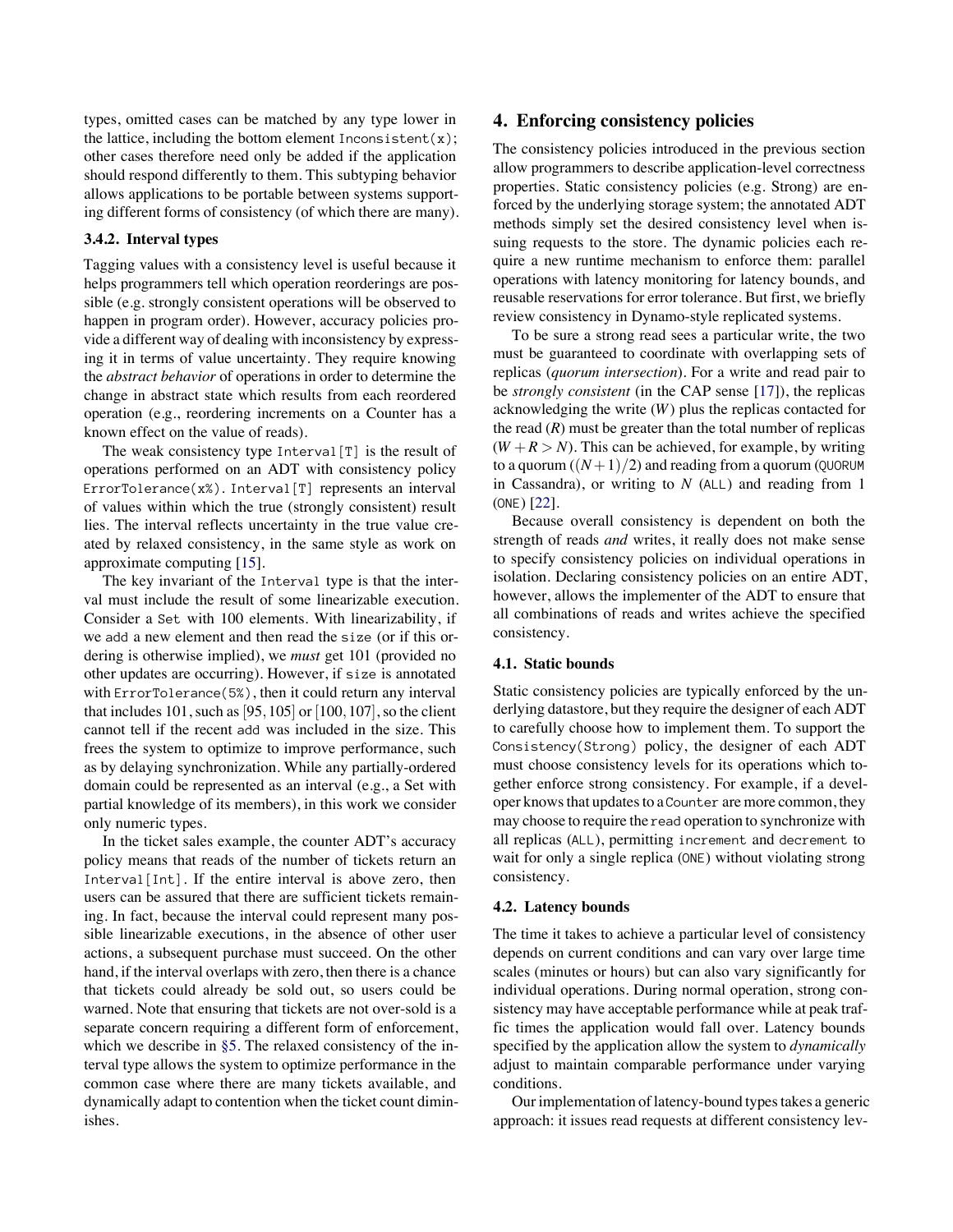els in parallel. It composes the parallel operations and returns a result either when the strongest operation returns, or with the strongest available result at the specified time limit. If no responses are available at the time limit, it waits for the first to return.

This approach makes no assumptions about the implementation of read operations, making it easily adaptable to different storage systems. Some designs may permit more efficient implementations: for example, in a Dynamo-style storage system we could send read requests to all replicas, then compute the most consistent result from all responses received within the latency limit. However, this requires deeper access to the storage system implementation than is traditionally available.

#### **4.2.1. Monitors**

The main problem with our approach is that it wastes work by issuing parallel requests. Furthermore, if the system is responding slower due to a sudden surge in traffic, then it is essential that our efforts not cause additional burden on the system. In these cases, we should back off and only attempt weaker consistency. To do this, the system monitors current traffic and predicts the latency of different consistency levels.

Each client in the system has its own Monitor (though multi-threaded clients can share one). The monitor records the observed latencies of reads, grouped by operation and consistency level. The monitor uses an exponentially decaying reservoir to compute running percentiles weighted toward recent measurements, ensuring that its predictions continually adjust to current conditions.

Whenever a latency-bound operation is issued, it queries the monitor to determine the strongest consistency likely to be achieved within the time bound, then issues one request at that consistency level and a backup at the weakest level, or only weak if none can meet the bound. In [§6.2.1](#page-7-0) we show empirically that even simple monitors allow clients to adapt to changing conditions.

### <span id="page-5-0"></span>**4.3. Error bounds**

We implement error bounds by building on the concepts of *escrow* and *reservations* [\[27](#page-11-0), [44,](#page-11-0) [48](#page-11-0), [50\]](#page-11-0). These techniques have been used in storage systems to enforce hard limits, such as an account balance never going negative, while permitting concurrency. The idea is to set aside a pool of permissions to perform certain update operations (we'll call them *reservations* or *tokens*), essentially treating *operations* as a manageable resource. If we have a counter that should never go below zero, there could be a number of *decrement* tokens equal to the current value of the counter. When a client wishes to decrement, it must first acquire sufficient tokens before performing the update operation, whereas increments produce new tokens. The insight is that the coordination needed to ensure that there are never too many tokens can be done *off the critical path*: tokens can be produced

lazily if there are enough around already, and most importantly for this work, they can be *distributed* among replicas. This means that replicas can perform some update operations safely without coordinating with any other replicas.

### **4.3.1. Reservation Server**

Reservations require mediating requests to the datastore to prevent updates from exceeding the available tokens. Furthermore, each server must locally know how many tokens it has without synchronizing. We are not aware of a commercial datastore that supports custom mediation of requests and replica-local state, so we need a custom middleware layer to handle reservation requests, similar to other systems which have built stronger guarantees on top of existing datastores [\[8](#page-11-0), [10,](#page-11-0) [57\]](#page-11-0).

Any client requests requiring reservations are routed to one of a number of *reservation servers*. These servers then forward operations when permitted along to the underlying datastore. All persistent data is kept in the backing store; these reservation servers keep only transient state tracking available reservations. The number of reservation servers can theoretically be decoupled from the number of datastore replicas; our implementation simply colocates a reservation server with each datastore server and uses the datastore's node discovery mechanisms to route requests to reservation servers on the same host.

#### **4.3.2. Enforcing error bounds**

Reservations have been used previously to enforce hard global invariants in the form of upper or lower bounds on values[[10\]](#page-11-0), integrity constraints [\[9](#page-11-0)], or logical assertions [\[37](#page-11-0)]. However, enforcing error tolerance bounds presents a new design challenge because the bounds are constantly shifting. Consider a Counter with a 10% error bound, shown in [Fig](#page-6-1)[ure 3](#page-6-1). If the current value is 100, then 10 increments can be done before anyone must be told about it. However, we have 3 reservation servers, so these 10 reservations are distributed among them, allowing each to do some increments without synchronizing. If only 10 outstanding increments are allowed, reads are guaranteed to maintain the 10% error bound.

In order to perform more increments after a server has exhausted its reservations, it must synchronize with the others, sharing its latest increments and receiving any changes of theirs. This is accomplished by doing a strong write (ALL) to the datastore followed by a read. Once that synchronization has completed, those 3 tokens become available again because the reservation servers all temporarily agree on the value (in this case, at least 102).

Read operations for these types go through reservation servers as well: the server does a weak read from any replica, then determines the interval based on how many reservations there are. For the read in [Figure 3,](#page-6-1) there are 10 reservations total, but Server B knows that it has not used its local reser-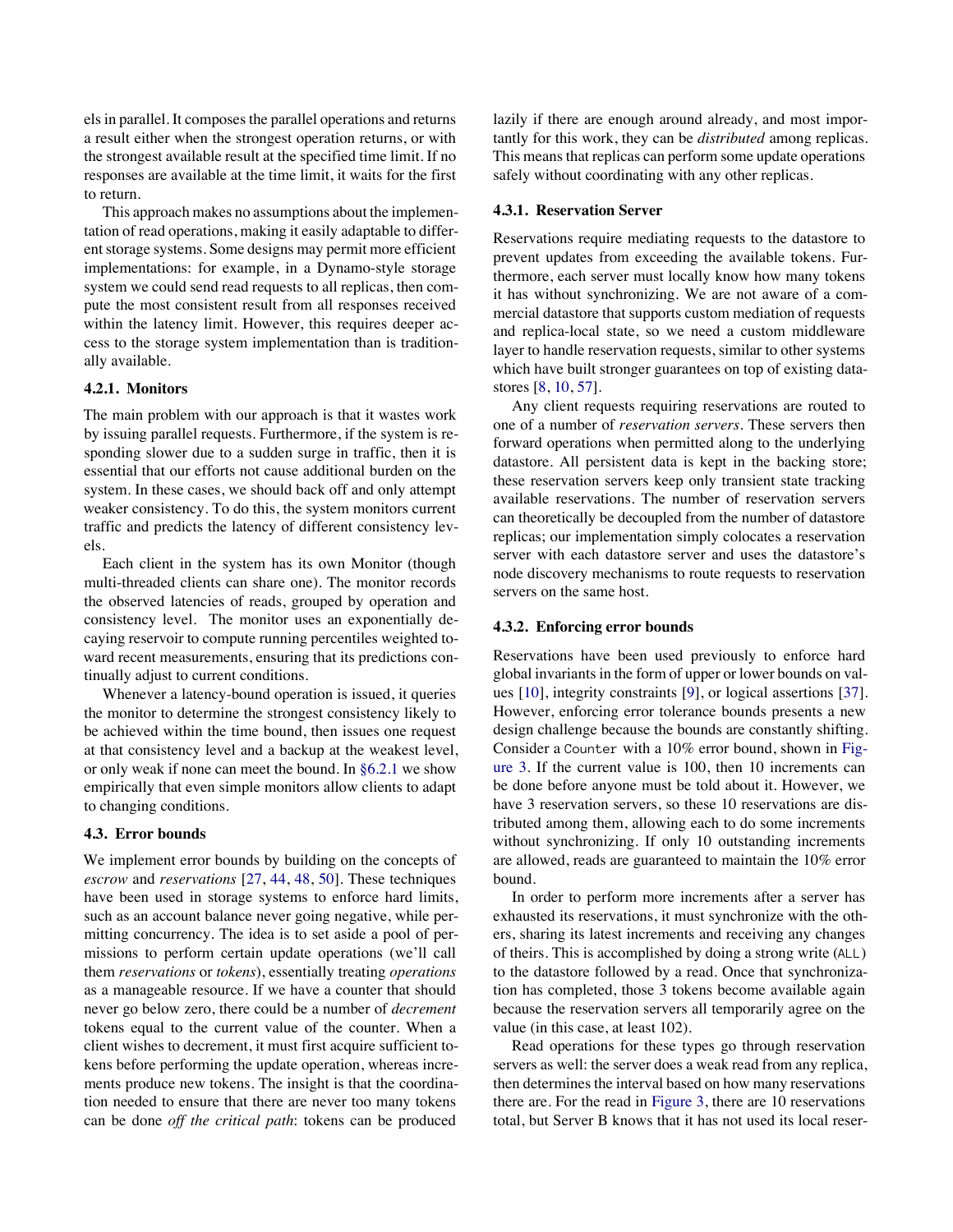<span id="page-6-1"></span>

**Figure 3.** *Enforcing error bounds on a Counter:* (A) Each replica has some number of tokens allocated to it, must add up to less than the max (in this case, 10% of the current value). (B) Reservation Server 1 has sufficient tokens available, so both increments consume a token and proceed to Replica 1. (C) Reads return the range of possible values, determined by total number of allocated tokens; in this case, it reads the value 100, knows that there are 10 tokens total, but 5 of them (local to RS2) are unused, so it returns 100..105. (D) *Eventually,* when the increments have propagated, reservation server reclaims its tokens.

vations, so it knows that there cannot be more than 6 and can return the interval [100,106].

### **4.3.3. Narrowing bounds**

Error tolerance policies set an *upper bound* on the amount of error; ideally, the interval returned will be more precise than the maximum error when conditions are favorable, such as when there are few update operations. Rather than assuming the total number of tokens is always the maximum allowable by the error bound, we instead keep an *allocation table* for each record that tracks the number of tokens allocated to each reservation server. If a reservation server receives an update operation and does not have enough tokens allocated, it updates the allocation table to allocate tokens for itself. The allocation table must preserve the invariant that the total does not exceed the maximum tokens allowed by the current value. For example, for a value of 100, 10 tokens were allowed, but after 1 decrement, only 9 tokens are allowed. Whenever this occurs, the server that changed the bound must give up the "lost" token out of its own allocations. As long as these updates are done atomically (in Cassandra, this is done using linearizable conditional updates), the global invariant holds. Because of this synchronization, reading and writing the allocation table is expensive and slow, so we use long leases (on the order of seconds) within each reservation server to cache their allocations. When a lease is about to expire, the server preemptively refreshes its lease in the background so that writes do not block unnecessarily.

For each type of update operation there may need to be a different pool of reservations. Similarly, there could be different error bounds on different read operations. It is up to the designer of the ADT to ensure that all error bounds are enforced with appropriate reservations. Consider a Set with an error tolerance on its size operation. This requires separate pools for add and remove to prevent the overall size from deviating by more than the bound in either direction,

so the interval is  $[v$  - remove.delta,  $v$  + add.delta where *v* is the size of the set and delta computes the number of outstanding operations from the pool. In some situations, operations may produce and consume tokens in the same pool – e.g., increment producing tokens for decrement – but this is only allowable if updates propagate in a consistent order among replicas, which may not be the case in some eventually consistent systems.

# <span id="page-6-0"></span>**5. Implementation**

IPA is implemented mostly as a client-side library to an offthe-shelf distributed storage system, though reservations are handled by a custom middleware layer which mediates accesses to any data with error tolerance policies. Our implementation is built on top of Cassandra, but IPA could work with any replicated storage system that supports fine-grained consistency control, which many commercial and research datastores do, including Riak [\[11\]](#page-11-0).

IPA's client-side programming interface is written in Scala, using the asynchronous futures-based Phantom[[45\]](#page-11-0) library for type-safe access to Cassandra data. Reservation server middleware is also built in Scala using Twitter's Finagle framework[[63\]](#page-11-0). Communication is done between clients and Cassandra via prepared statements, and between clients and reservation servers via Thrift remote-procedurecalls [\[6](#page-11-0)]. Due to its type safety features, abstraction capability, and compatibility with Java, Scala has become popular for web service development, including widely-used frameworks such as Akka[[35\]](#page-11-0) and Spark[[5\]](#page-11-0), and at established companies such as Twitter and LinkedIn[[2,](#page-11-0) [18,](#page-11-0) [29\]](#page-11-0).

The IPA type system, responsible for consistency safety, is also simply part of our client library, leveraging Scala's sophisticated type system. The IPA type lattice is implemented as a subclass hierarchy of parametric classes, using Scala's support for higher-kinded types to allow them to be destructured in match statements, and implicit conversions to allow Consistent  $[T]$  to be treated as type T. We use traits to implement ADT annotations; e.g. when the LatencyBound trait is mixed into an ADT, it wraps each of the methods, redefining them to have the new semantics and return the correct IPA type.

IPA comes with a library of reference ADT implementations used in our experiments, but it is intended to be extended with custom ADTs to fit more specific use cases. Our implementation provides a number of primitives for building ADTs, some of which are shown in [Figure 4](#page-7-1). To support latency bounds, there is a generic LatencyBound trait that provides facilities for executing a specified read operation at multiple consistency levels within a time limit. For implementing error bounds, IPA provides a generic reservation pool which ADTs can use. [Figure 4](#page-7-1) shows how a Counter with error tolerance bounds is implemented using these pools. The library of reference ADTs includes: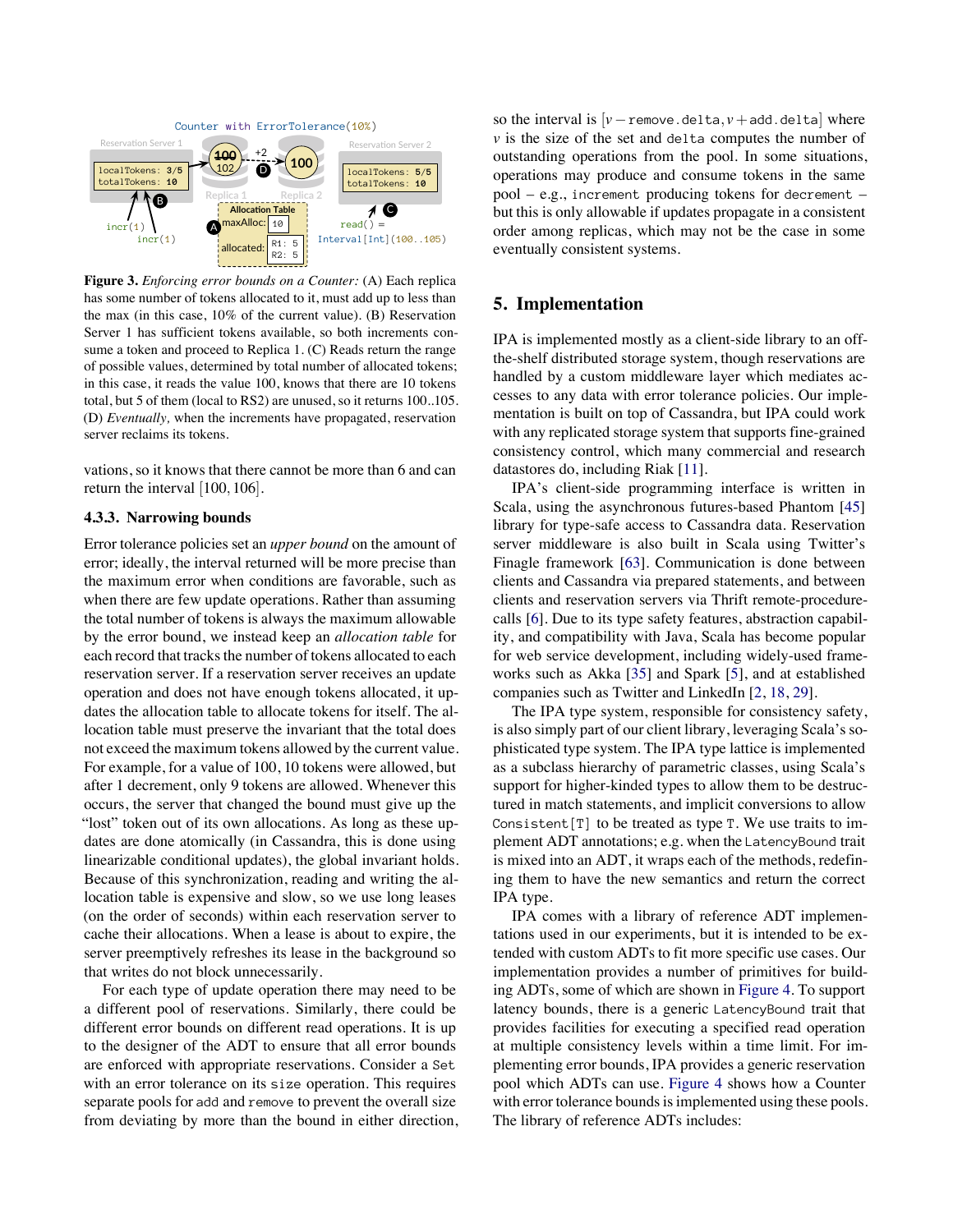```
trait LatencyBound {
  // execute readOp with strongest consistency possible
   // within the latency bound
   def rush[T](bound: Duration, 
              readOp: ConsistencyLevel => T): Rushed[T]
}
/* Generic reservaton pool, one per ADT instance. 
    `max` recomputed as needed (e.g. for % error) */
class ReservationPool(max: () => Int) {
   def take(n: Int): Boolean // try to take tokens
   def sync(): Unit // sync to regain used tokens
   def delta(): Int // # possible ops outstanding
}
/* Counter with ErrorBound (simplified) */
class Counter(key: UUID) with ErrorTolerance {
   def error: Float // % tolerance (defined by instance)
  def maxDelta() = (cassandra.read(key) * error).toInt
   val pool = ReservationPool(maxDelta)
  def read(): Interval [Int] = {
    val v = cassandra.read(key)
     Interval(v - pool.delta, v + pool.delta)
 }
  def incr(n: Int): Unit =
     waitFor(pool.take(n)) { cassandra.incr(key, n) }
}
```
**Figure 4.** Some of the reusable components provided by IPA and an example implemention of a Counter with error bounds.

- Counter based on Cassandra's counter, supporting increment and decrement, with latency and error bounds
- BoundedCounter CRDT from[[10\]](#page-11-0) that enforces a hard lower bound even with weak consistency. Our implementation adds the ability to bound error on the value of the counter and set latency bounds.
- Set with add, remove, contains and size, supporting latency bounds, and error bounds on size.
- UUIDPool generates unique identifiers, with a hard limit on the number of IDs that can be taken from it; built on top of BoundedCounter and supports the same bounds.
- List: thin abstraction around a Cassandra table with a time-based clustering order, supports latency bounds.

[Figure 4](#page-7-1) shows Scala code using reservation pools to implement a Counter with error bounds. The actual implementation splits this functionality between the client and the reservation server.

# **6. Evaluation**

The goal of the IPA programming model and runtime system is to build applications that adapt to changing conditions, performing nearly as well as weak consistency but with stronger consistency and safety guarantees. To that end, we evaluate our prototype implementation under a variety of network conditions using both a real-world testbed (Google Compute Engine [\[28](#page-11-0)]) and simulated network conditions. We start with microbenchmarks to understand the performance of each of the runtime mechanisms independently. We then study two applications in more depth, exploring qualitatively how the programming model helps avoid potential programming mistakes in each and then evaluating their performance against strong and weakly consistent implementations.

<span id="page-7-2"></span>

| <b>Network Condition</b>         | Latencies (ms) |                               |              |
|----------------------------------|----------------|-------------------------------|--------------|
| Simulated                        |                | Replica 1 Replica 2 Replica 3 |              |
| Uniform / High load              | 5              | 5                             |              |
| Slow replica                     | 10             | 10                            | 100          |
| Geo-distributed (EC2)            | $1 \pm 0.3$    | $80 \pm 10$                   | $200 \pm 50$ |
| <b>Actual</b>                    |                | Replica 1 Replica 2 Replica 3 |              |
| Local (same rack)                | ${<}1$         | ${<}1$                        | 1>           |
| Google Compute Engine $30 \pm 1$ |                | $100 \pm 1$ $160 \pm 1$       |              |

**Table 2.** Network conditions for experiments: latency from client to each replicas, with standard deviation if high.

# **6.1. Simulating adverse conditions**

To control for variability, we perform our experiments with a number of simulated conditions, and then validate our findings against experiments run on globally distributed machines in Google Compute Engine. We use a local test cluster with nodes linked by standard ethernet and Linux's Network Emulation facility [\[62](#page-11-0)] (tc netem) to introduce packet delay and loss at the operating system level. We use Docker containers[[24](#page-11-0)] to enable fine-grained control of the network conditions between processes on the same physical node.

[Table 2](#page-7-2) shows the set of conditions we use in our experiments. The *uniform 5ms* link simulates a well-provisioned datacenter;*slow replica* models contention or hardware problems that cause one replica to be slower than others, and *geodistributed* replicates the latencies between virtual machines in the U.S., Europe, and Asia on Amazon EC2[[3\]](#page-11-0). These simulated conditions are validated by experiments on Google Compute Engine with virtual machines in four datacenters: the client in *us-east*, and the storage replicas in *us-central*, *europe-west*, and *asia-east*. We elide the results for *Local* (same rack in our testbed) except in [Figure 11](#page-10-0) because the differences between policies are negligible, so strong consistency should be the default there.

### **6.2. Microbenchmark: Counter**

We start by measuring the performance of a simple application that randomly increments and reads from a number of counters with different IPA policies. Random operations (incr(1) and read) are uniformly distributed over 100 counters from a single multithreaded client (allowing up to 4000 concurrent operations).

#### <span id="page-7-0"></span>**6.2.1. Latency bounds**

Latency bounds provide predictable performance while maximizing consistency; when latencies and load are low it is often possible to achieve strong consistency. [Figure 5](#page-8-0) compares the latency of 10ms and 50ms latency bounds with strong and weak consistency. As expected, there is a significant cost to strong consistency under all network conditions. IPA cannot achieve strong consistency under 10ms in any case, so the system must always default to weak consistency. With a 50ms bound, IPA can achieve strong consistency in conditions when network latency is low (i.e., the single dat-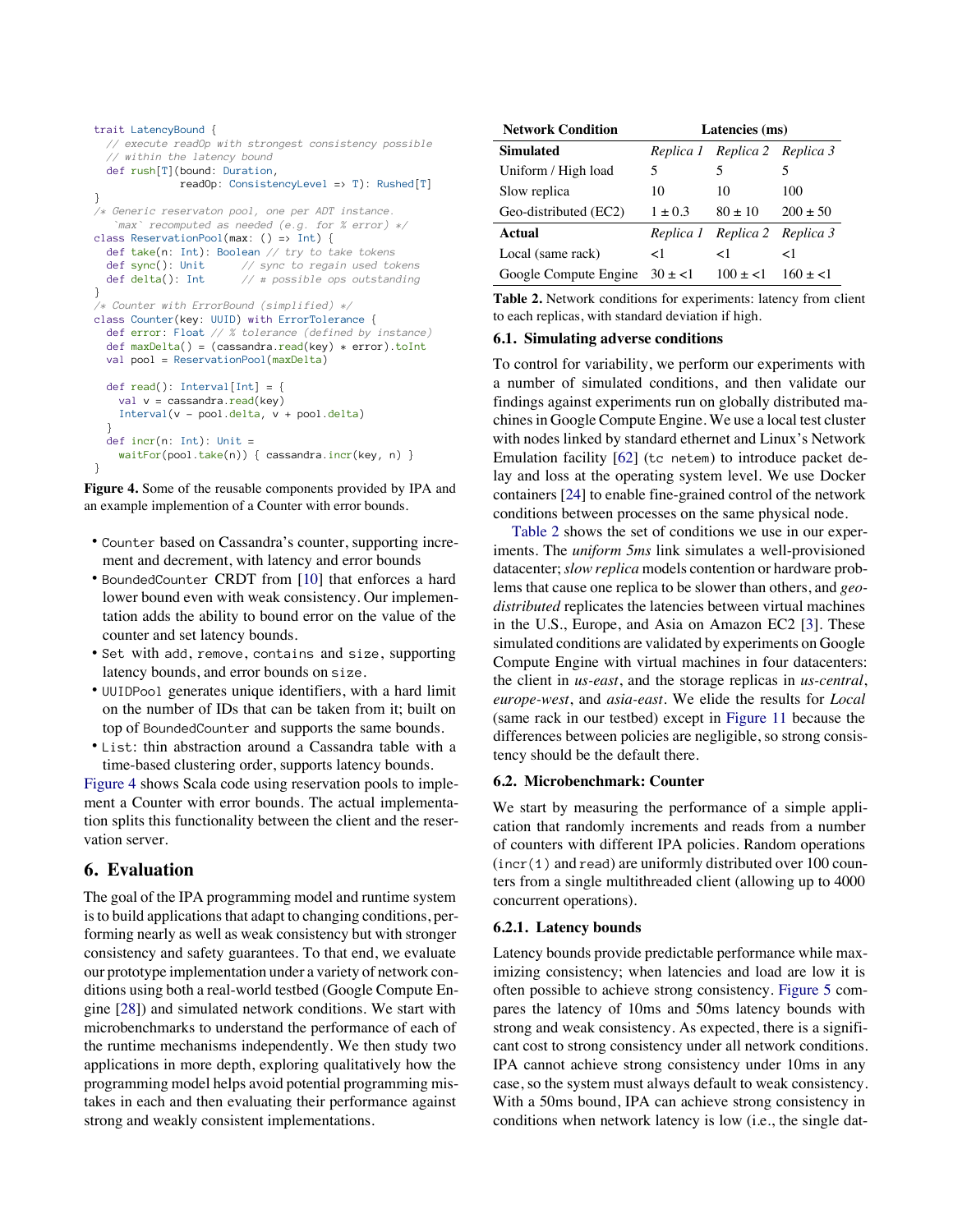<span id="page-8-0"></span>

**Figure 5.** *Counter: latency bounds, mean latency.* Beneath each bar is the % of strong reads. Strong consistency is never possible for the 10ms bound, but 50ms bound achieves mostly strong, only resorting to weak when network latency is high.

acenter case). Cassandra load balances clients, so with one slow replica, IPA will attempt to achieve strong consistency for all clients but not succeed. In our experiments, IPA was able to get strong consistency 83% of the time. In the geodistributed case, there are no 2 replicas within 50ms of our client, so strong consistency is never possible and IPA adapts to only attempt weak.

[Figure 7](#page-9-0) shows the 95th percentile latencies for the same workload. The tail latency of the 10ms bound is comparable to weak consistency, whereas the 50ms bound overloads the slow server with double the requests, causing it to exceed the latency 5% of the time. There is a gap between latency-bound and weak consistency in the geo-distributed case because the weak condition uses weak reads *and* writes, while our rushed types, in order to have the option of getting strong reads without requiring a read of ALL, must do QUORUM writes.

### **6.2.2. Error bounds**

This experiment measures the cost of enforcing error bounds using the reservation system described in [§4.3,](#page-5-0) and its precision. Reservations move synchronization off the critical path: by distributing write permissions among replicas, reads can get strong guarantees from a single replica. Note that reservations impact write performance, so we must consider both.

[Figure 6a](#page-9-1) shows latencies for error bounds of 1%, 5%, and 10%, plotting the average of read *and* increment operations. As expected, tighter error bounds increase latency because it forces more frequent synchronization between replicas. The 1% error bound provides most of the benefit, except in the slow replica and geo-distributed environments where it forces synchronization frequently enough that the added latency slows down the system. 5-10% error bounds provide latency comparable to weak consistency. In the geo-distributed case, the coordination required for reservations makes even the 10% error bound  $4 \times$  slower than weak consistency, but this is still  $28 \times$  faster than strong consistency.

While we have verified that error-bounded reads remain within our defined bounds, we also wish to know what error occurs in practice. We modified our benchmark to observe the actual error from weak consistency by incrementing counters a predetermined amount and reading the value; results are shown in [Figure 6b](#page-9-1). We plot the percent error of weak and strong against the actual observed *interval width* for a 1% error bound, going from a read-heavy (1% increments) to write-heavy (all increments, except to check the value).

First, we find that the mean interval is less than the 1% error bound because, for counters that are less popular, IPA is able to return a more precise interval. At low write rate, this interval becomes even smaller, down to .5% in the geodistributed experiment. On the other hand, we find that the mean error for weak consistency is also less than 1%; however, the *maximum* error observed is up to 60%. This motivates error bounded consistency to ensure that applications never see drastically incorrect values from weakly consistent operations. Further, using the Interval type, IPA is able to give the application an estimate of the variance in the weak read, which is often more precise than the upper bound set by the error tolerance policy.

### **6.3. Applications**

Next, we explore the implementation of two applications in IPA and compare their performance against Cassandra using purely strong or weak consistency on our simulated network testbed and Google Compute Engine.

# **6.3.1. Ticket service**

Our Ticket sales web service, introduced in [§2,](#page-1-1) is modeled after FusionTicket [\[1](#page-11-0)], which has been used as a benchmark in recent distributed systems research [\[65,](#page-11-0) [66](#page-11-0)]. We support the following actions:

- browse: List events by venue
- viewEvent: View the full description of an event including number of remaining tickets
- purchase: Purchase a ticket (or multiple)
- addEvent: Add an event at a venue.

[Figure 8](#page-9-2) shows a snippet of code from the IPA implementation (compare with [Figure 1\)](#page-1-0). Tickets are modeled using the UUIDPool type, which generates unique identifiers to reserve tickets for purchase. The ADT ensures that, even with weak consistency, it never gives out more than the maximum number of tickets, so it is safe to endorse the result of the take operation (though there is a possibility of a false negative). We use an error tolerance annotation to bound the inaccuracy of ticket counts better than the weak read from [Figure 1.](#page-1-0) Now getTicketCount returns an Interval, forcing us to decide how to handle the range of possible ticket counts. We decide to use the max value to compute the ticket price to be fair to users; the 5% error bound ensures we don't sacrifice too much profit.

We run a workload modelling a typical small-scale deployment: 50 venues and 200 events, with an average of 2000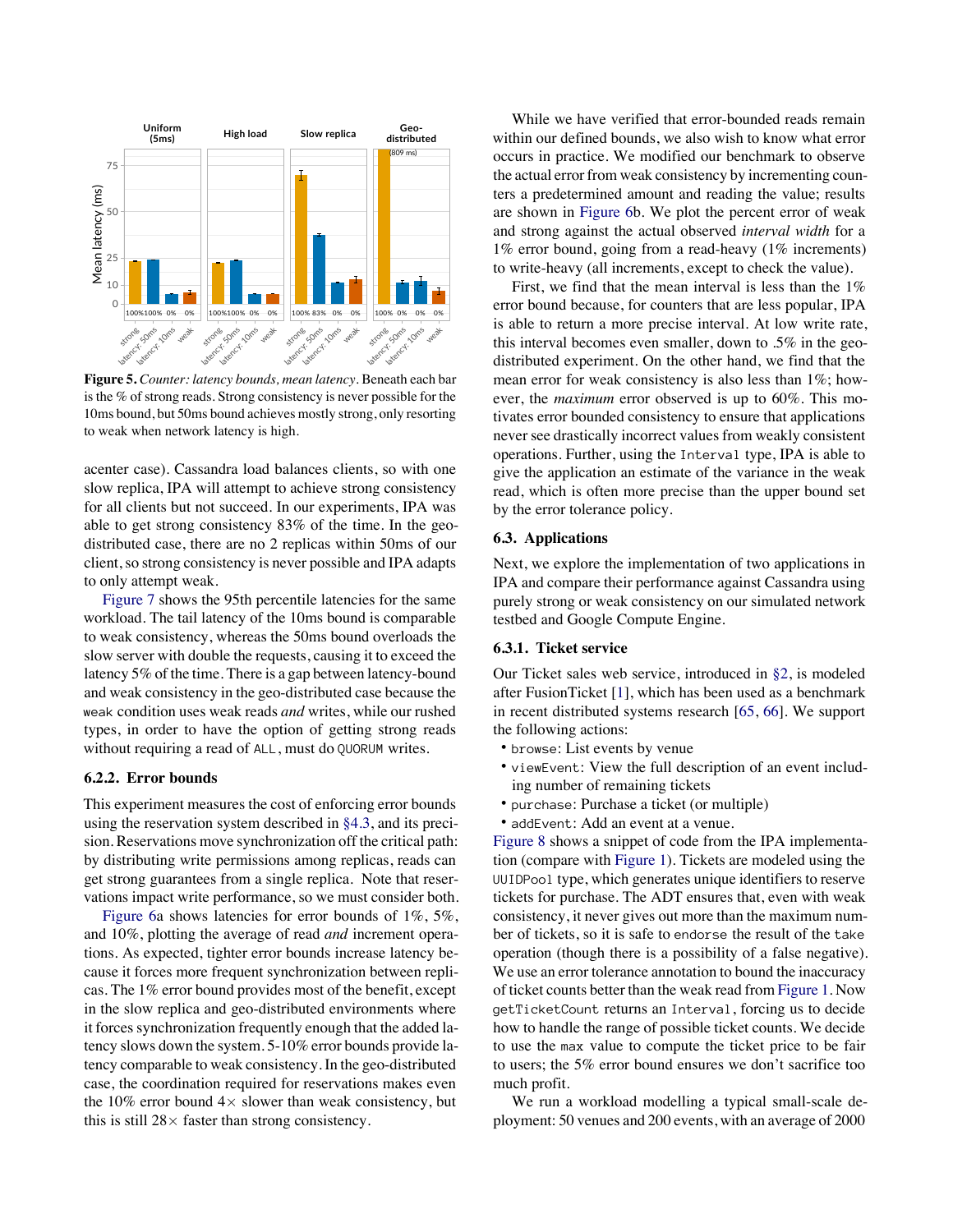<span id="page-9-1"></span>

(a) Mean latency (increment *and* read).

(b) Observed % error for weak and strong, compared with the actual interval widths returned for  $1\%$  error tolerance.

**Figure 6.** *Counter benchmark: error tolerance.* In (a), we see that wider error bounds reduce mean latency because fewer synchronizations are required, matching *weak* around 5-10%. In (b), we see actual error of *weak* compared with the actual interval for a 1% error bound with varying fraction of writes; average error is less than 1% but *maximum* error can be extremely high: up to 60%.

<span id="page-9-0"></span>

**Figure 7.** *Counter: 95th percentile latency.* Latency bounds keep tail latency down, backing off to weak when necessary.

tickets each (gaussian distribution centered at 2000, stddev 500); this ticket-to-event ratio ensures that some events run out tickets. Because real-world workloads exhibit power law distributions [\[20](#page-11-0)], we use a moderately skewed Zipf distribution with coefficient of 0.6 to select events.

[Figure 9](#page-10-1) shows the average latency of a workload consisting of  $70\%$  viewEvent,  $19\%$  browse,  $10\%$  purchase, and  $1\%$ addEvent. We use a log scale because strong consistency has over  $5\times$  higher latency. The purchase event, though only 10% of the workload, drives most of the latency increase because of the work required to prevent over-selling tickets. We explore two different IPA implementations: one with a 20ms latency bound on all ADTs aiming to ensure that both viewEvent and browse complete quickly, and one where the ticket pool size ("tickets remaining") has a 5% error bound. Both perform with nearly the same latency as weak consistency. The latency bound version has 92% strong reads in low-latency conditions (*uniform* and *high load*), but falls back to weak for the more adverse conditions.

[Figure 9](#page-10-1) also shows results on Google Compute Engine *(GCE)*. We see that the results of real geo-replication validate the findings of our simulated geo-distribution results.

```
// creates a table of pools, so each event gets its own
// 5% error tolerance on `remaining` method, weak otherwise
val tickets = UUIDPool() with Consistency(Weak)
                with Remaining(ErrorTolerance(0.05))
// called from displayEvent (& purchaseTicket)
def getTicketCount(event: UUID): Interval[Int] =
   tickets(event).remaining()
def purchaseTicket(event: UUID) = {
   // UUIDPool is safe even with weak consistency (CRDT)
  endorse(tickets(event).take()) match {
     case Some(ticket) =>
       // imprecise count returned due to error tolerance
      val remaining = getTicketCount(event)
       // use maximum count possible to be fair
       val price = computePrice(remaining.max)
       display("Ticket reserved. Price: $" + price)
      prompt_for_payment_info(price)
     case None =>
       display("Sorry, all sold out.")
   }
}
```
**Figure 8.** *Ticket service* code demonstrating consistency types.

On this workload, we observe that the 5% error bound performs well even under adverse conditions, which differs from our findings in the microbenchmark. This is because ticket pools begin *full*, with many tokens available, requiring less synchronization until they are close to running out. Contrast this with the microbenchmark, where counters started at small numbers (average of 500), where a 5% error tolerance means fewer tokens.

#### **6.3.2. Twitter clone**

Our second application is a Twitter-like service based on the Redis data modeling example, Retwis[[55\]](#page-11-0). The data model is simple: each user has a Set of followers, and a List of tweets in their timeline. When a user tweets, the tweet ID is eagerly inserted into all of their followers' timelines. Retweets are tracked with a Set of users who have retweeted each tweet.

[Figure 11](#page-10-0) shows the data model with policy annotations: latency bounds on followers and timelines and an error bound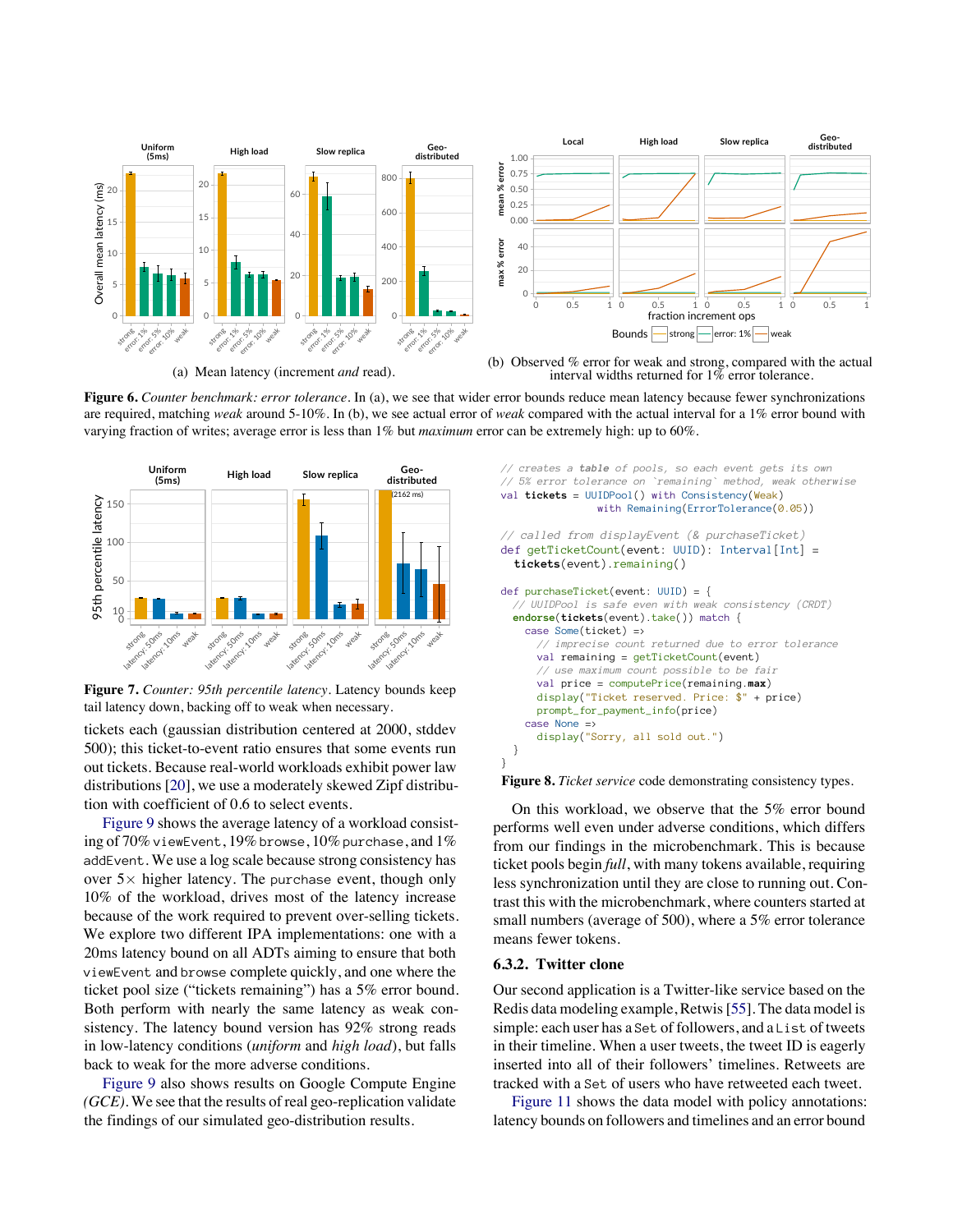<span id="page-10-1"></span>

**Figure 9.** *Ticket service: mean latency*, *log scale.* Strong consistency is far too expensive  $(>10 \times$  slower) except when load and latencies are low, but 5% error tolerance allows latency to be comparable to weak consistency. The 20ms latency-bound variant is either slower or defaults to weak, providing little benefit. Note: the ticket Pool is safe even when weakly consistent.



**Figure 10.** *Ticket service:* throughput on Google Compute Engine globally-distributed testbed. Note that this counts *actions* such as tweet, which can consist of multiple storage operations. Because error tolerance does mostly weak reads and writes, its performance tracks *weak*. Latency bounds reduce throughput due to issuing the same operation in parallel.

on the retweets. This ensures that when tweets are displayed, the retweet count is not grossly inaccurate. As shown in displayTweet, highly popular tweets with many retweets can tolerate approximate counts – they actually abbreviate the retweet count (e.g. " $2.4M$ ") – but average tweets, with less than 20 retweets, will get an exact count. This is important because average users may notice if a retweet of one of their tweets is not reflected in the count, and this does not cost much, whereas popular tweets, like Ellen Degeneres's record-breaking celebrity selfie[[7\]](#page-11-0) with 3 million retweets, have more slack due to the 5% error tolerance.

The code for viewTimeline in [Figure 11](#page-10-0) demonstrates how latency-bound Rushed[T] types can be destructured with a match statement. In this case, the timeline (list of tweet IDs) is retrieved with a latency bound. Tweet content is added to the store before tweet IDs are pushed onto timelines, so with strong consistency we know that the list of IDs will all be able to load valid tweets. However, if the latencybound type returns with weak consistency (Inconsistent case), then this *referential integrity* property may not hold. In that case, we must guard the call to displayTweet and retry if any of the operations fails.

```
class User(id: UserID, name: String,
   followers: Set[UserID] with LatencyBound(20 ms),
   timeline: List[TweetID] with LatencyBound(20 ms))
class Tweet(id: TweetID, user: UserID, text: String,
   retweets: Set[UserID] with Size(ErrorTolerance(5%)))
def viewTimeline(user: User) = {
   // `range` returns `Rushed[List[TweetID]]`
   user.timeline.range(0,10) match { // use match to unpack
     case Consistent(tweets) =>
       for (tweetID <- tweets) 
         displayTweet(tweetID)
     case Inconsistent(tweets) =>
        // tweets may not have fully propagated yet
       for (tweetID <- tweets)
            // guard load and retry if there's an error
         Try { displayTweet(tweetID) } retryOnError
   }
}
def displayTweet(id: TweetID, user: User) = {
   val rct: Interval[Int] = tweets(id).retweets.size()
   if (rct > 1000) // abbreviate large counts (e.g. "2k")
     display("${rct.min/1000}k retweets")
   else if (rct.min == rct.max) // count is precise!
     display("Exactly ${rct.min} retweets")
 //...
   // here, `contains` returns `Consistent[Boolean]`
   // so it is automatically coerced to a Boolean
   if (tweets(id).retweets.contains(user))
     disable_retweet_button()
}
```
**Figure 11.** Twitter data model with policy annotations, Rushed[T] helps catch referential integrity violations and Interval [T] represents approximate retweet counts.

<span id="page-10-2"></span>

**Figure 12.** *Twitter clone: mean latency (all actions).* The IPA version performance comparably with weak consistency in all but one case, while strong consistency is  $2-10\times$  slower.

We simulate a realistic workload by generating a synthetic power-law graph, using a Zipf distribution to determine the number of followers per user. Our workload is a random mix with 50% timeline reads, 14% tweet, 30% retweet, 5% follow, and 1% newUser.

We see in [Figure 12](#page-10-2) that for all but the local (same rack) case, strong consistency is over  $3 \times$  slower. Our implementation, combining latency and error-bounds, performs comparably with weak consistency but with stronger guarantees for the programmer. Our simulated geo-distributed condition turns out to be the worst scenario for IPA's Twitter, with latency over  $2 \times$  slower than weak consistency. This is be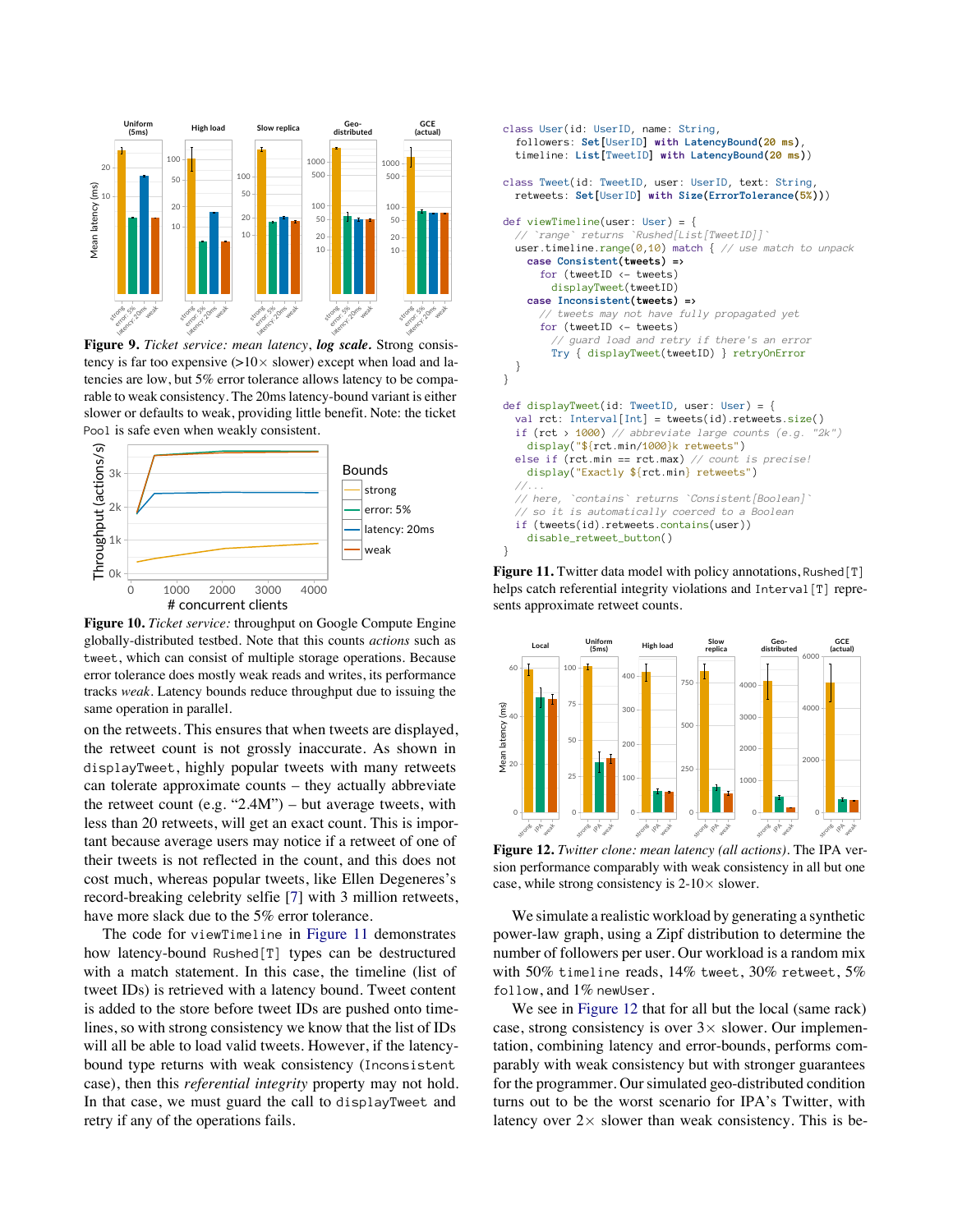cause weak consistency performed noticeably better on our simulated network, which had one very close (1ms latency) replica that it used almost exclusively.

# **7. Related Work**

**Consistency models.** IPA's consistency types could be extended to more of the thriving ecosystem of consistency models from *sequential consistency* [\[33](#page-11-0)] and *linearizability* [[30\]](#page-11-0), to *eventual consistency* [\[64](#page-11-0)]. A variety of intermediate models fit elsewhere in the spectrum, each making different tradeoffs balancing performance against ease of programming. Session guarantees, including *read-your-writes*, strengthen ordering for individual clients but reduce availability [\[60](#page-11-0)]. Many datastores allow fine-grained consistency control: Cassandra [\[4](#page-11-0)] per operation, Riak [\[11](#page-11-0)] on an object granularity, and others[[34,](#page-11-0) [58](#page-11-0)]. The Conit consistency model[[67\]](#page-11-0) breaks down the consistency spectrum into numerical error, order error, and staleness, but requires annotating each operation and explicit dependency tracking, rather than annotating ADTs.

**Higher-level consistency requirements.** Some programming models allow users to express application correctness criteria directly. In Quelea[[57\]](#page-11-0), programmers write *contracts* to describe *visibility* and *ordering* constraints and the system selects the necessary consistency. In Indigo[[9\]](#page-11-0), programmers write *invariants* over abstract state and annotate postconditions on actions in terms of the abstract state and the system adds coordination logic, employing reservations for numeric bounds. Neither Indigo nor Quelea, however, allow programmers to specify approximations or error tolerances, nor do they enforce any kind of performance bounds.

IPA's latency-bound policies were inspired by Pileus's [\[61](#page-11-0)] *consistency-based SLAs*. Consistency SLAs specify a target latency and consistency level (e.g. 100 ms with read-mywrites), associated with a *utility*. Each operation specifies a set of SLAs, and the system predicts which is most likely to be met, attempting to maximize utility, and returns both the value and the achieved consistency level. Other systems, including PRACTI[[12\]](#page-11-0), PADS[[13\]](#page-11-0), and WheelFS[[59\]](#page-11-0), have given developers ways of expressing their desired performance and correctness requirements through *semantic cues*.

The principle that applications may be willing to tolerate slightly stale data in exchange for improve performance has a long history in databases [\[14](#page-11-0), [46,](#page-11-0) [49,](#page-11-0) [51](#page-11-0)] and distributed caches [\[43](#page-11-0), [47](#page-11-0)]. These systems generally require developers to explicitly specify staleness bounds on each transaction in terms of absolute time (although Bernstein et al.'s model can generate these from error bounds when a value's maximum rate of change is known).

The above techniques are relevant but largely orthogonal to our work: they provide techniques which could be used in IPA to trade off correctness in new ways. This work builds on those insights, introducing a new error tolerance mechanism, proposing ADT annotations rather than per-operation, but most importantly, providing *consistency safety* via consistency types, which ensure that all possible cases are handled whenever the system adjusts consistency to meet performance targets. Previous systems gave some feedback to programs about achieved consistency, but did not provide facilities to ensure developers use the information correctly.

**Types for approximation.** IPA's type system is inspired by work on *approximate computing*, in which computations can be selectively made inaccurate to improve energy efficiency and performance. EnerJ [\[16](#page-11-0), [53](#page-11-0)] and Rely[[19,](#page-11-0) [39\]](#page-11-0) track the flow of approximate values to prevent them from interfering with precise computation. IPA's interval types are similar to Uncertain<T>'s probability distributions[[15\]](#page-11-0) and to interval analysis [\[40](#page-11-0)]. One key difference for IPA is that inconsistent values can be strengthened if desired with additional synchronization.

**Types for distributed and secure systems.** *Convergent* (or *conflict-free*)*replicated data types*(CRDTs) [\[56](#page-11-0)] are data types designed for eventual consistency that guarantee convergence by forcing all updates to commute. CRDTs can be useful because they allow concurrent updates with meaningful semantics, but they are still only eventually (or causally) consistent, so users must still deal with temporary divergence and out-of-date reads, and they do not incorporate performance bounds or variable accuracy. The Bounded Counter CRDT [\[10](#page-11-0)] informed the design of our reservations for error bounds, but enforces global value bounds and does not bound uncertainty. Information flow tracking systems [\[23](#page-11-0), [41](#page-11-0), [52\]](#page-11-0), also use static type checking and dynamic analysis to enforce *non-interference* between sensitive data and untrusted channels, but, to the best of our knowledge, those techniques have not been applied to enforce consistency safety by separating weakly and strongly consistent data.

# **8. Conclusion**

The IPA programming model provides programmers with disciplined ways to trade consistency for performance in distributed applications. By specifying application-specific performance and accuracy targets in the form of latency and error tolerance bounds, they tell the system how to adapt when conditions change and provide it with opportunities for optimization. Meanwhile, consistency types ensure consistency safety, ensuring that all potential weak outcomes are handled, and allowing applications to make choices based on the accuracy of the values the system returns. The policies, types and enforcement systems implemented in this work are a sample of what is possible within the framework of *Inconsistent, Performance-bound, and Approximate* types.

# <span id="page-11-0"></span>**Acknowledgments**

We thank the anonymous reviewers for their feedback. This research was funded in part by NSF under grant #1518703, DARPA under contract FA8750–16–2–0032, C-FAR, one of the six SRC STARnet Centers, sponsored by MARCO and DARPA, and gifts by Google and Microsoft.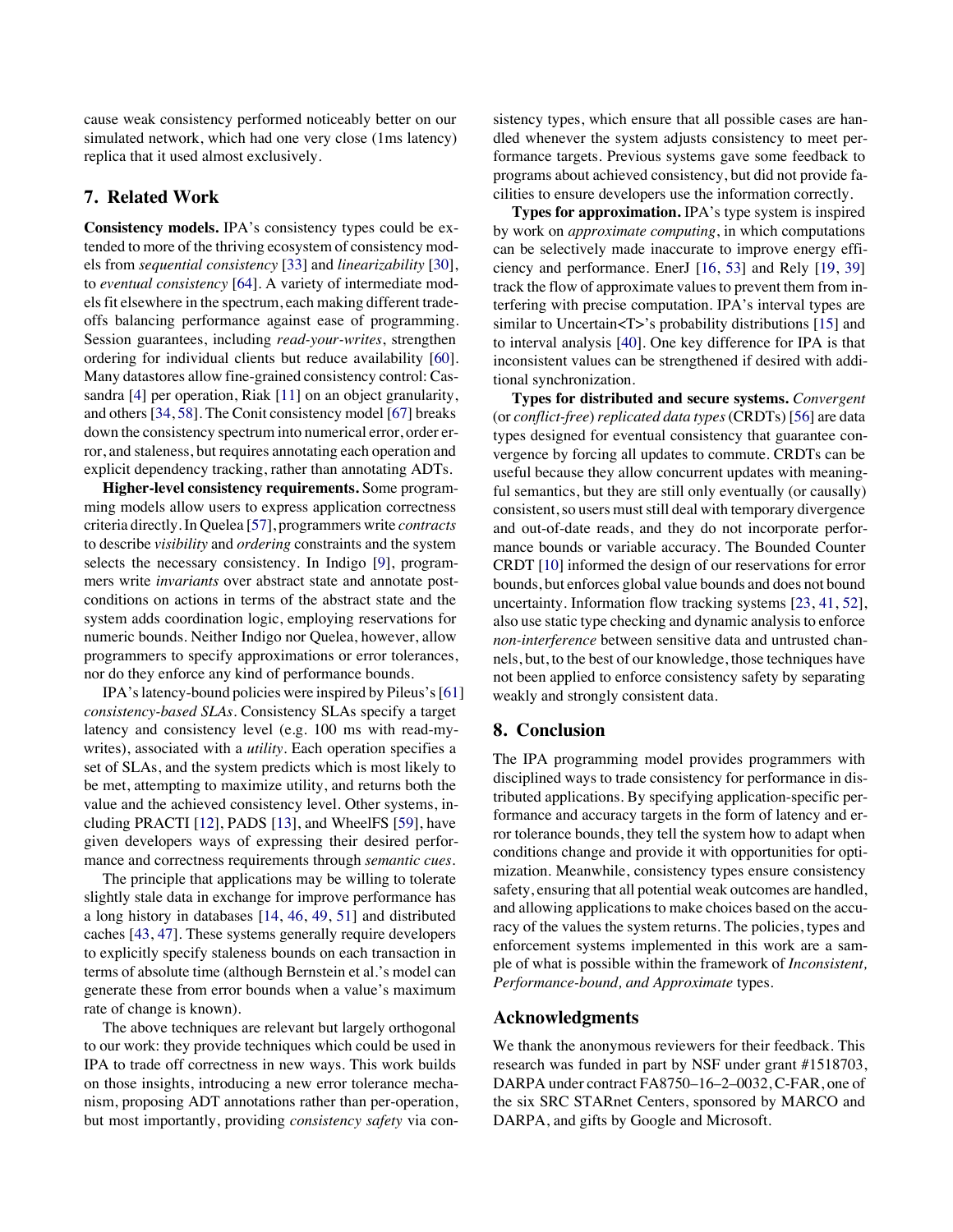# **References**

- [1] Fusion ticket. <http://fusionticket.org>.
- [2] Scala in the enterprise. [http://www.scala-lang.org/old/](http://www.scala-lang.org/old/node/1658) [node/1658](http://www.scala-lang.org/old/node/1658), March 2009.
- [3] Amazon Web Services, Inc. Elastic compute cloud (ec2) cloud server & hosting – aws. <https://aws.amazon.com/ec2/>, 2016 .
- [4] Apache Software Foundation. Cassandra. [http://cassandra.](http://cassandra.apache.org/) [apache.org/](http://cassandra.apache.org/), 2015.
- [5] Apache Software Foundation. Apache spark lightning-fast cluster computing. <http://spark.apache.org/>, 2016a.
- [6] Apache Software Foundation. Apache thrift. [https://](https://thrift.apache.org/) [thrift.apache.org/](https://thrift.apache.org/), 2016b.
- [7] Lisa Baertlein. Ellen's Oscar 'selfie' crashes Twitter, breaks record. [http://www.reuters.com/article/2014/03/03/](http://www.reuters.com/article/2014/03/03/us-oscars-selfie-idUSBREA220C320140303) [us-oscars-selfie-idUSBREA220C320140303](http://www.reuters.com/article/2014/03/03/us-oscars-selfie-idUSBREA220C320140303), March 2014.
- [8] Peter Bailis, Ali Ghodsi, Joseph M. Hellerstein, and Ion Stoica. Bolt-on causal consistency. In *Proceedings of the 2013 ACM SIGMOD International Conference on Management of Data*, SIGMOD '13, pages 761–772, New York, NY, USA, 2013. ACM. ISBN 978-1-4503-2037-5. doi[:10.1145/2463676.2465279](http://dx.doi.org/10.1145/2463676.2465279).
- [9] Valter Balegas, Sérgio Duarte, Carla Ferreira, Rodrigo Rodrigues, Nuno Preguiça, Mahsa Najafzadeh, and Marc Shapiro. Putting consistency back into eventual consistency. In *Proceedings of the Tenth European Conference on Computer Systems*, EuroSys, pages 6:1–6:16, New York, NY, USA, 2015a. ACM. ISBN 978-1-4503-3238-5. doi[:10.1145/2741948.2741972](http://dx.doi.org/10.1145/2741948.2741972).
- [10] Valter Balegas, Diogo Serra, Sergio Duarte, Carla Ferreira, Marc Shapiro, Rodrigo Rodrigues, and Nuno Preguiça. Extending eventually consistent cloud databases for enforcing numeric invariants. *34th International Symposium on Reliable Distributed Systems (SRDS 2015)*, September 2015b.
- [11] Basho Technologies, Inc. Riak. [http://docs.basho.com/](http://docs.basho.com/riak/latest/) [riak/latest/](http://docs.basho.com/riak/latest/), 2015.
- [12] Nalini Belaramani, Mike Dahlin, Lei Gao, Amol Nayate, Arun Venkataramani, Praveen Yalagandula, and Jiandan Zheng. Practi replication. In *Proceedings of the 3rd Conference on Networked Systems Design & Implementation - Volume 3*, NSDI'06, pages 5–5, Berkeley, CA, USA, 2006. USENIX Association. URL [http://dl.acm.org/citation.cfm?id=](http://dl.acm.org/citation.cfm?id=1267680.1267685) [1267680.1267685](http://dl.acm.org/citation.cfm?id=1267680.1267685).
- [13] Nalini Belaramani, Jiandan Zheng, Amol Nayate, Robert Soulé, Mike Dahlin, and Robert Grimm. Pads: A policy architecture for distributed storage systems. In *Proceedings of the 6th USENIX Symposium on Networked Systems Design and Implementation*, NSDI'09, pages 59–73, Berkeley, CA, USA, 2009. USENIX Association. URL [http://dl.acm.](http://dl.acm.org/citation.cfm?id=1558977.1558982) [org/citation.cfm?id=1558977.1558982](http://dl.acm.org/citation.cfm?id=1558977.1558982).
- [14] Philip A. Bernstein, Alan Fekete, Hongfei Guo, Raghu Ramakrishnan, and Pradeep Tamma. Relaxed currency serializability for middle-tier caching and replication. In *Proceedings of the 2006 ACM SIGMOD International Conference on Management of Data*, Chicago, IL, USA, June 2006. ACM.
- [15] James Bornholt, Todd Mytkowicz, and Kathryn S. McKinley. Uncertain<T>: A First-Order Type for Uncertain Data. In *Proceedings of the 19th International Conference on Architectural Support for Programming Languages and Operating Systems - ASPLOS 14*, ASPLOS. Association for Computing Machinery (ACM), 2014. doi:[10.1145/2541940.2541958](http://dx.doi.org/10.1145/2541940.2541958).
- [16] Brett Boston, Adrian Sampson, Dan Grossman, and Luis Ceze. Probability type inference for flexible approximate programming. In *Proceedings of the 2015 ACM SIGPLAN International Conference on Object-Oriented Programming, Systems, Languages, and Applications, OOPSLA 2015*, pages 470–487, 2015. doi:[10.1145/2814270.2814301](http://dx.doi.org/10.1145/2814270.2814301).
- [17] Eric A. Brewer. Towards robust distributed systems. In *Keynote at PODC (ACM Symposium on Principles of Distributed Computing)*. Association for Computing Machinery (ACM), 2000. doi[:10.1145/343477.343502](http://dx.doi.org/10.1145/343477.343502).
- [18] Travis Brown. Scala at scale at Twitter (talk). [http://](http://conferences.oreilly.com/oscon/open-source-2015/public/schedule/detail/42332) [conferences.oreilly.com/oscon/open-source-2015/](http://conferences.oreilly.com/oscon/open-source-2015/public/schedule/detail/42332) [public/schedule/detail/42332](http://conferences.oreilly.com/oscon/open-source-2015/public/schedule/detail/42332), July 2015.
- [19] Michael Carbin, Sasa Misailovic, and Martin C. Rinard. Verifying quantitative reliability for programs that execute on unreliable hardware. In *Proceedings of the 2013 ACM SIGPLAN International Conference on Object Oriented Programming Systems Languages & Applications, OOPSLA 2013*, pages 33– 52, 2013. doi[:10.1145/2509136.2509546.](http://dx.doi.org/10.1145/2509136.2509546)
- [20] Brian F. Cooper, Adam Silberstein, Erwin Tam, Raghu Ramakrishnan, and Russell Sears. Benchmarking cloud serving systems with YCSB. In *Proceedings of the 1st ACM symposium on Cloud computing - SoCC 10*. Association for Computing Machinery (ACM), 2010. doi[:10.1145/1807128.1807152.](http://dx.doi.org/10.1145/1807128.1807152)
- [21] Hayley C. Cuccinello. 'star wars' presales crash ticketing sites, set record for fandango. [http://www.forbes.](http://www.forbes.com/sites/hayleycuccinello/2015/10/20/star-wars-presales-crash-ticketing-sites-sets-record-for-fandango/) [com/sites/hayleycuccinello/2015/10/20/star-wars](http://www.forbes.com/sites/hayleycuccinello/2015/10/20/star-wars-presales-crash-ticketing-sites-sets-record-for-fandango/)[presales-crash-ticketing-sites-sets-record-for](http://www.forbes.com/sites/hayleycuccinello/2015/10/20/star-wars-presales-crash-ticketing-sites-sets-record-for-fandango/)[fandango/](http://www.forbes.com/sites/hayleycuccinello/2015/10/20/star-wars-presales-crash-ticketing-sites-sets-record-for-fandango/), October 2015.
- [22] Datastax, Inc. How are consistent read and write operations handled? [http://docs.datastax.com/en/cassandra/3.x/](http://docs.datastax.com/en/cassandra/3.x/cassandra/dml/dmlAboutDataConsistency.html) [cassandra/dml/dmlAboutDataConsistency.html](http://docs.datastax.com/en/cassandra/3.x/cassandra/dml/dmlAboutDataConsistency.html), 2016.
- [23] Dorothy E. Denning and Peter J. Denning. Certification of programs for secure information flow. *Communications of the ACM*, 20 (7): 504–513, July 1977.
- [24] Docker, Inc. Docker. <https://www.docker.com/>, 2016.
- [25] Robert Escriva, Bernard Wong, and Emin Gün Sirer. HyperDex. In *Proceedings of the ACM SIGCOMM Conference*. Association for Computing Machinery (ACM), August 2012. doi[:10.1145/2342356.2342360](http://dx.doi.org/10.1145/2342356.2342360).
- [26] Brady Forrest. Bing and google agree: Slow pages lose users. Radar, June 2009. [http://radar.oreilly.com/2009/06/](http://radar.oreilly.com/2009/06/bing-and-google-agree-slow-pag.html) [bing-and-google-agree-slow-pag.html](http://radar.oreilly.com/2009/06/bing-and-google-agree-slow-pag.html).
- [27] Dieter Gawlick and David Kinkade. Varieties of Concurrency Control in IMS/VS Fast Path. *IEEE Database Engineering Bulletin*, 8 (2): 3–10, 1985.
- [28] Google, Inc. Compute engine google cloud platform. <https://cloud.google.com/compute/>, 2016.
- [29] Susan Hall. Employers can't find enough scala talent. [http://insights.dice.com/2014/04/04/employers-](http://insights.dice.com/2014/04/04/employers-cant-find-enough-scala-talent/)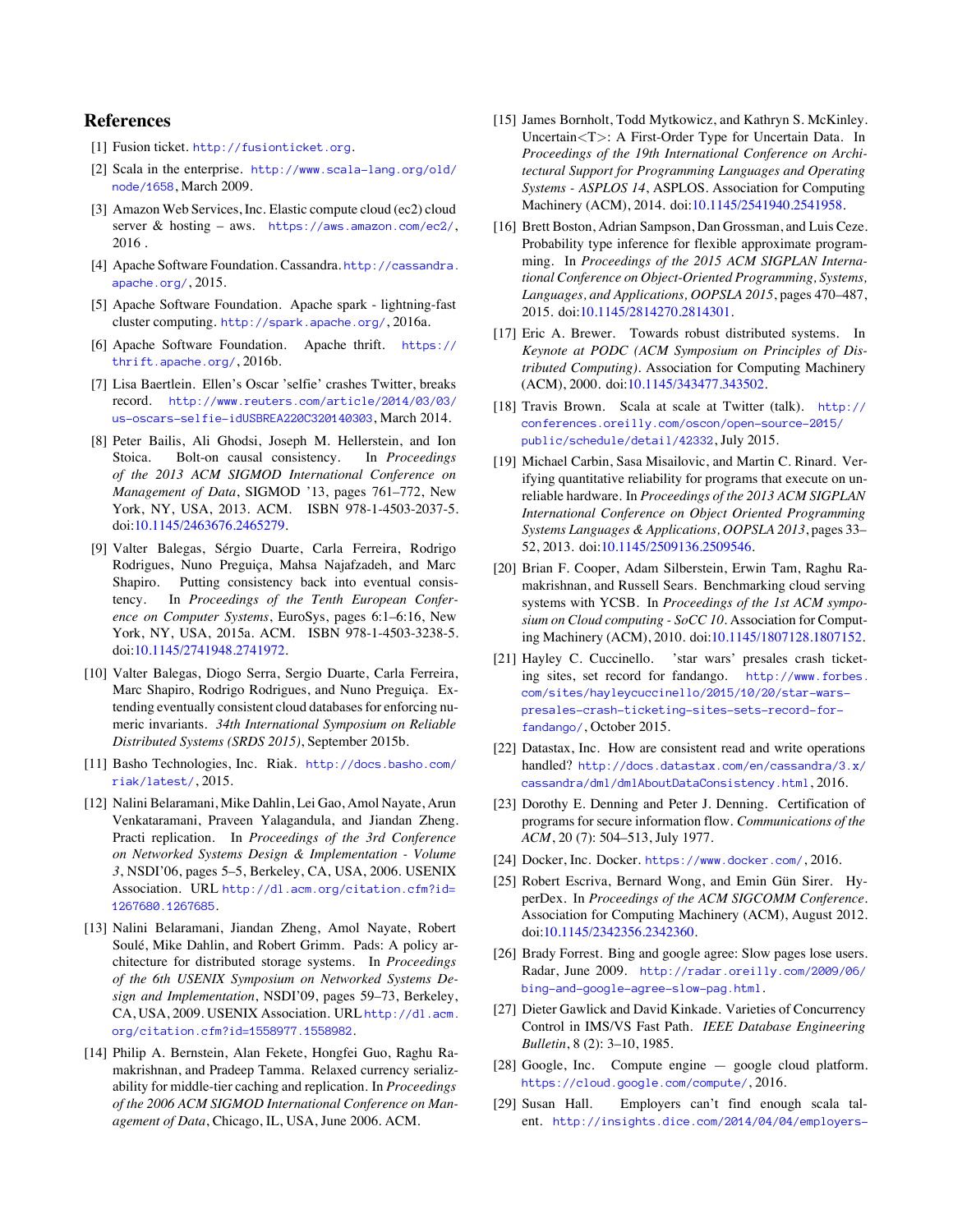[cant-find-enough-scala-talent/](http://insights.dice.com/2014/04/04/employers-cant-find-enough-scala-talent/), March 2014.

- [30] Maurice P. Herlihy and Jeannette M. Wing. Linearizability: a correctness condition for concurrent objects. *ACM Transactions on Programming Languages and Systems*, 12 (3): 463– 492, July 1990. doi:[10.1145/78969.78972](http://dx.doi.org/10.1145/78969.78972).
- [31] Hyperdex. Hyperdex. <http://hyperdex.org/>, 2015.
- [32] Avinash Lakshman and Prashant Malik. Cassandra: A decentralized structured storage system. *SIGOPS Oper. Syst. Rev.*, 44 (2): 35–40, April 2010. ISSN 0163-5980. doi[:10.1145/1773912.1773922](http://dx.doi.org/10.1145/1773912.1773922).
- [33] Lamport. How to make a multiprocessor computer that correctly executes multiprocess programs. *IEEE Transactions on Computers*, C-28 (9): 690–691, September 1979. doi[:10.1109/tc.1979.1675439](http://dx.doi.org/10.1109/tc.1979.1675439).
- [34] Cheng Li, Daniel Porto, Allen Clement, Johannes Gehrke, Nuno Preguiça, and Rodrigo Rodrigues. Making georeplicated systems fast as possible, consistent when necessary. In *Presented as part of the 10th USENIX Symposium on Operating Systems Design and Implementation (OSDI 12)*, pages 265–278, Hollywood, CA, 2012. USENIX. ISBN 978-1- 931971-96-6. URL [https://www.usenix.org/conference/](https://www.usenix.org/conference/osdi12/technical-sessions/presentation/li) [osdi12/technical-sessions/presentation/li](https://www.usenix.org/conference/osdi12/technical-sessions/presentation/li).
- [35] Lightbend Inc. Akka. <http://akka.io/>, 2016.
- [36] Greg Linden. Make data useful. Talk, November 2006. [http://glinden.blogspot.com/2006/12/slides](http://glinden.blogspot.com/2006/12/slides-from-my-talk-at-stanford.html)[from-my-talk-at-stanford.html](http://glinden.blogspot.com/2006/12/slides-from-my-talk-at-stanford.html).
- [37] Jed Liu, Tom Magrino, Owen Arden, Michael D. George, and Andrew C. Myers. Warranties for faster strong consistency. In *USENIX Symposium on Networked Systems Design and Implementation (NSDI'14)*, pages 503–517, Seattle, WA, April 2014. USENIX Association. ISBN 978-1-931971- 09-6. URL [https://www.usenix.org/conference/nsdi14/](https://www.usenix.org/conference/nsdi14/technical-sessions/presentation/liu_jed) [technical-sessions/presentation/liu\\_jed](https://www.usenix.org/conference/nsdi14/technical-sessions/presentation/liu_jed).
- [38] Cade Metz. How Instagram Solved Its Justin Bieber Problem, November 2015. URL [http://www.wired.com/2015/11/](http://www.wired.com/2015/11/how-instagram-solved-its-justin-bieber-problem/) [how-instagram-solved-its-justin-bieber-problem/](http://www.wired.com/2015/11/how-instagram-solved-its-justin-bieber-problem/).
- [39] Sasa Misailovic, Michael Carbin, Sara Achour, Zichao Qi, and Martin C. Rinard. Chisel: reliability- and accuracyaware optimization of approximate computational kernels. In *Proceedings of the 2014 ACM International Conference on Object Oriented Programming Systems Languages & Applications, OOPSLA 2014*, pages 309–328, 2014. doi[:10.1145/2660193.2660231](http://dx.doi.org/10.1145/2660193.2660231).
- [40] Ramon E. Moore. *Interval analysis*. Prentice-Hall, 1966.
- [41] Andrew C. Myers. Jflow: Practical mostly-static information flow control. In *Proceedings of the 26th ACM Symposium on Principles of Programing Languages (POPL '99)*, San Antonio, TX, USA, January 1999. ACM.
- [42] Dao Nguyen. What it's like to work on buzzfeed's tech team during record traffic. [http://www.buzzfeed.com/](http://www.buzzfeed.com/daozers/what-its-like-to-work-on-buzzfeeds-tech-team-during-record-t) [daozers/what-its-like-to-work-on-buzzfeeds-tech](http://www.buzzfeed.com/daozers/what-its-like-to-work-on-buzzfeeds-tech-team-during-record-t)[team-during-record-t](http://www.buzzfeed.com/daozers/what-its-like-to-work-on-buzzfeeds-tech-team-during-record-t), February 2015.
- [43] Chris Olston, Boon Thau Loo, and Jennifer Widom. Adaptive precision setting for cached approximate values. In *Proceedings of the 1999 ACM SIGMOD International Conference on*

*Management of Data*, Santa Barbara, CA, USA, May 1999. ACM.

- [44] Patrick E. O'Neil. The escrow transactional method. *ACM Transactions on Database Systems*, 11 (4): 405–430, December 1986. doi[:10.1145/7239.7265](http://dx.doi.org/10.1145/7239.7265).
- [45] outworkers ltd. Phantom by outworkers. [http://outworkers.](http://outworkers.github.io/phantom/) [github.io/phantom/](http://outworkers.github.io/phantom/), March 2016.
- [46] Christian Plattner and Gustavo Alonso. Ganymed: Scalable replication for transactional web applications. In *Proceedings of the International Middleware Conference*, Toronto, Ontario, Canada, October 2004.
- [47] Dan R. K. Ports, Austin T. Clements, Irene Zhang, Samuel Madden, and Barbara Liskov. Transactional consistency and automatic management in an application data cache. In *Proceedings of the 9th USENIX Symposium on Operating Systems Design and Implementation (OSDI '10)*, Vancouver, BC, Canada, October 2010. USENIX.
- [48] Nuno Preguiça, J. Legatheaux Martins, Miguel Cunha, and Henrique Domingos. Reservations for conflict avoidance in a mobile database system. In *Proceedings of the 1st international conference on Mobile systems, applications and services - MobiSys 03*, MobiSys. Association for Computing Machinery (ACM), 2003. doi:[10.1145/1066116.1189038](http://dx.doi.org/10.1145/1066116.1189038).
- [49] Calton Pu and Avraham Leff. Replica control in distributed systems: An asynchronous approach. In *Proceedings of the 1991 ACM SIGMOD International Conference on Management of Data*, Denver, CO, USA, May 1991. ACM.
- [50] Andreas Reuter. *Concurrency on high-traffic data elements*. ACM, New York, New York, USA, March 1982.
- [51] Uwe Röhm, Klemens Böhm, Hans-Jörg Schek, and Heiko Schuldt. FAS — a freshness-sensitive coordination middleware for a cluster of OLAP components. In *Proceedings of the 28th International Conference on Very Large Data Bases (VLDB '02)*, Hong Kong, China, August 2002.
- [52] Andrei Sabelfeld and Andrew C. Myers. Language-based information-flow security. *IEEE Journal on Selected Areas in Communications*, 21 (1): 1–15, January 2003.
- [53] Adrian Sampson, Werner Dietl, Emily Fortuna, Danushen Gnanapragasam, Luis Ceze, and Dan Grossman. Enerj: approximate data types for safe and general lowpower computation. In *Proceedings of the 32nd ACM SIGPLAN Conference on Programming Language Design and Implementation, PLDI 2011*, pages 164–174, 2011. doi[:10.1145/1993498.1993518](http://dx.doi.org/10.1145/1993498.1993518).
- [54] Salvatore Sanfilippo. Redis. <http://redis.io/>, 2015a.
- [55] Salvatore Sanfilippo. Design and implementation of a simple Twitter clone using PHP and the Redis key-value store. <http://redis.io/topics/twitter-clone>, 2015b.
- [56] Marc Shapiro, Nuno Preguiça, Carlos Baquero, and Marek Zawirski. Conflict-free Replicated Data Types. In *Proceedings of the 13th International Conference on Stabilization, Safety, and Security of Distributed Systems*, SSS, pages 386–400, 2011. ISBN 978-3-642-24549-7.
- [57] KC Sivaramakrishnan, Gowtham Kaki, and Suresh Jagannathan. Declarative programming over eventually consistent data stores. In *Proceedings of the 36th ACM SIGPLAN Con-*